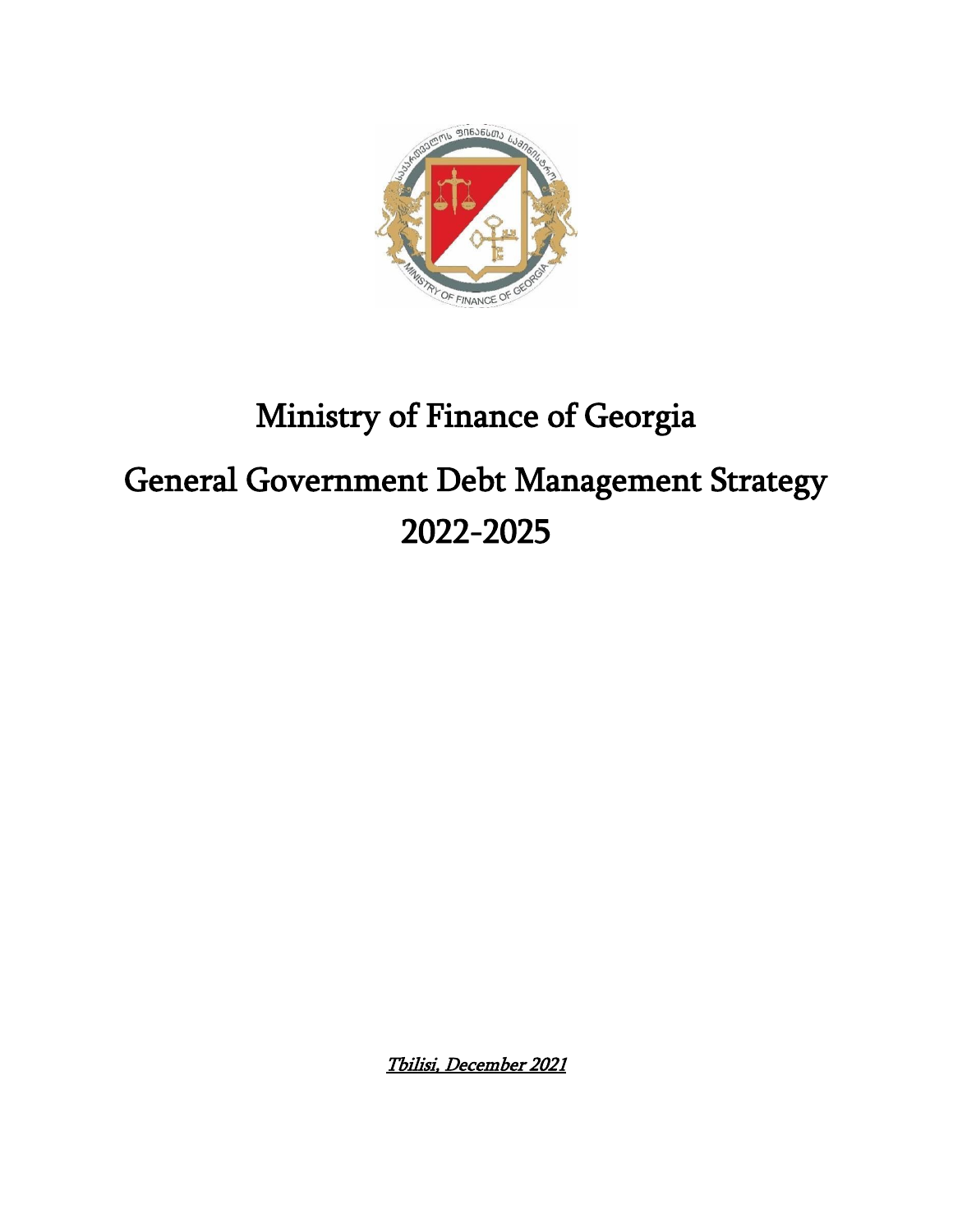# Contents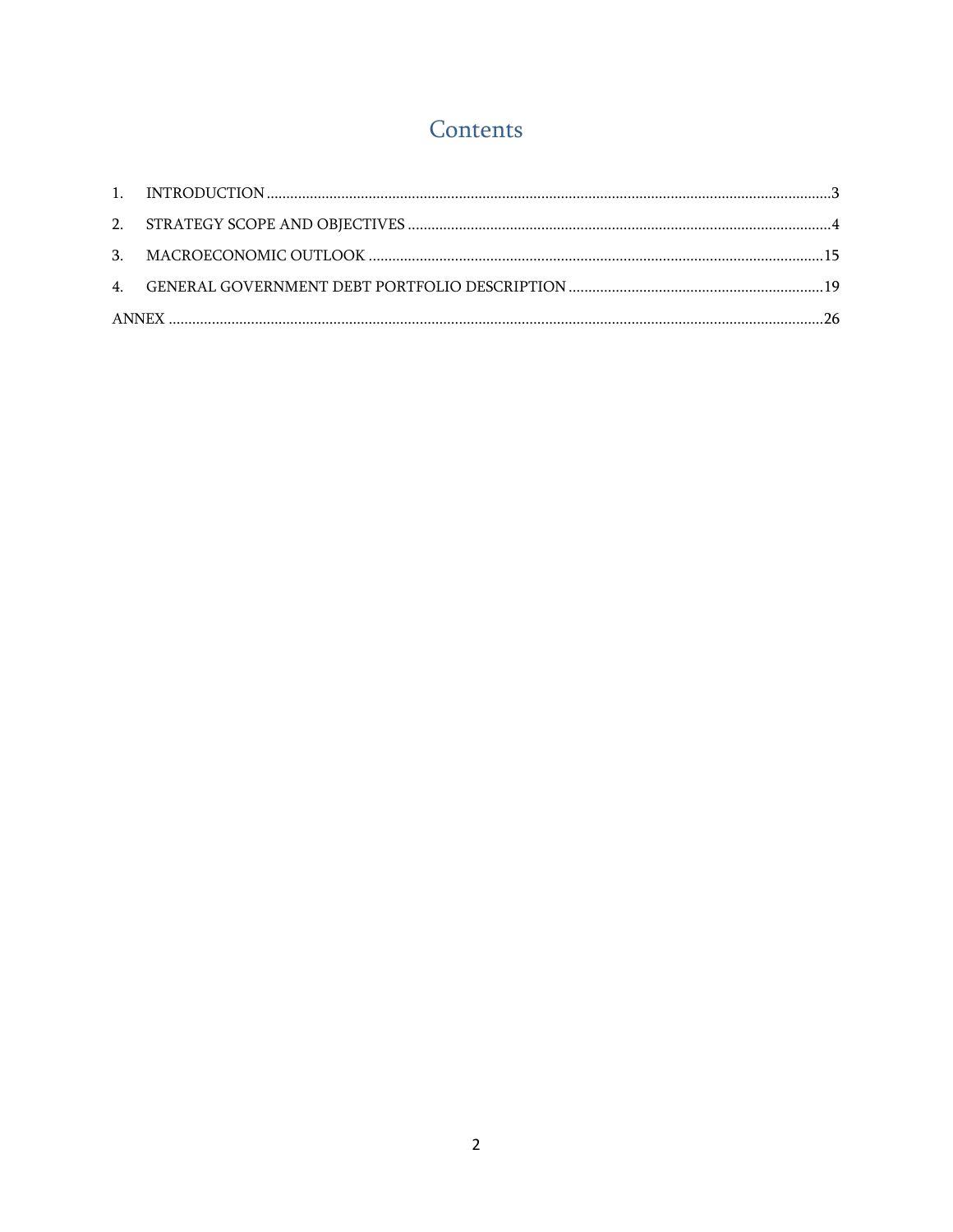# 1. Introduction

<span id="page-2-0"></span>The General Government Debt Management Strategy document covers the main areas and objectives of government debt management for 2022-2025. The strategy reflects the plan of the Government of Georgia, which should ensure the implementation of efficient debt management policies and achieve the objectives of debt management. The document also outlines the measures taken by the Government of Georgia to achieve the goals of the 2019- 2021 strategy (Annex 1).

According to the "Law on Public Debt" of Georgia, borrowing on behalf of Georgia and issuing state guarantees under other loan agreements, are undertaken by the Ministry of Finance, with the consent of the Government of Georgia and in consultation with the National Bank of Georgia. The government of Georgia obtains funds from bilateral and multilateral creditors1 as well as from the issuance of government securities on international and domestic financial markets.

The government of Georgia borrows to finance investment projects and to promote government-planned reforms.

It should be noted that according to the World Bank classification, Georgia is currently included in the group of upper middle-income countries2. Georgia is expected to have access to concessional funding3 in the medium term, but in the long run, as the country's economy grows, access to concessional funding will gradually decline. Alongside with decreasing access to financial resources from bilateral and multilateral creditors, they will be replaced by local market instruments. At the same time, it is important to increase country awareness in the international capital market for the diversification of access to financial resources.

The Government Debt Management Strategy is a public document that ensures the transparency of the government debt management policy and increases the awareness to creditors, investors, credit rating agencies and the society on this issue.

<sup>1</sup> International Financial Institutions and Partner Countries.

<sup>2</sup> <https://data.worldbank.org/country/georgia>

<sup>&</sup>lt;sup>3</sup> Concessional loans have lower interest rates compared to the market rates.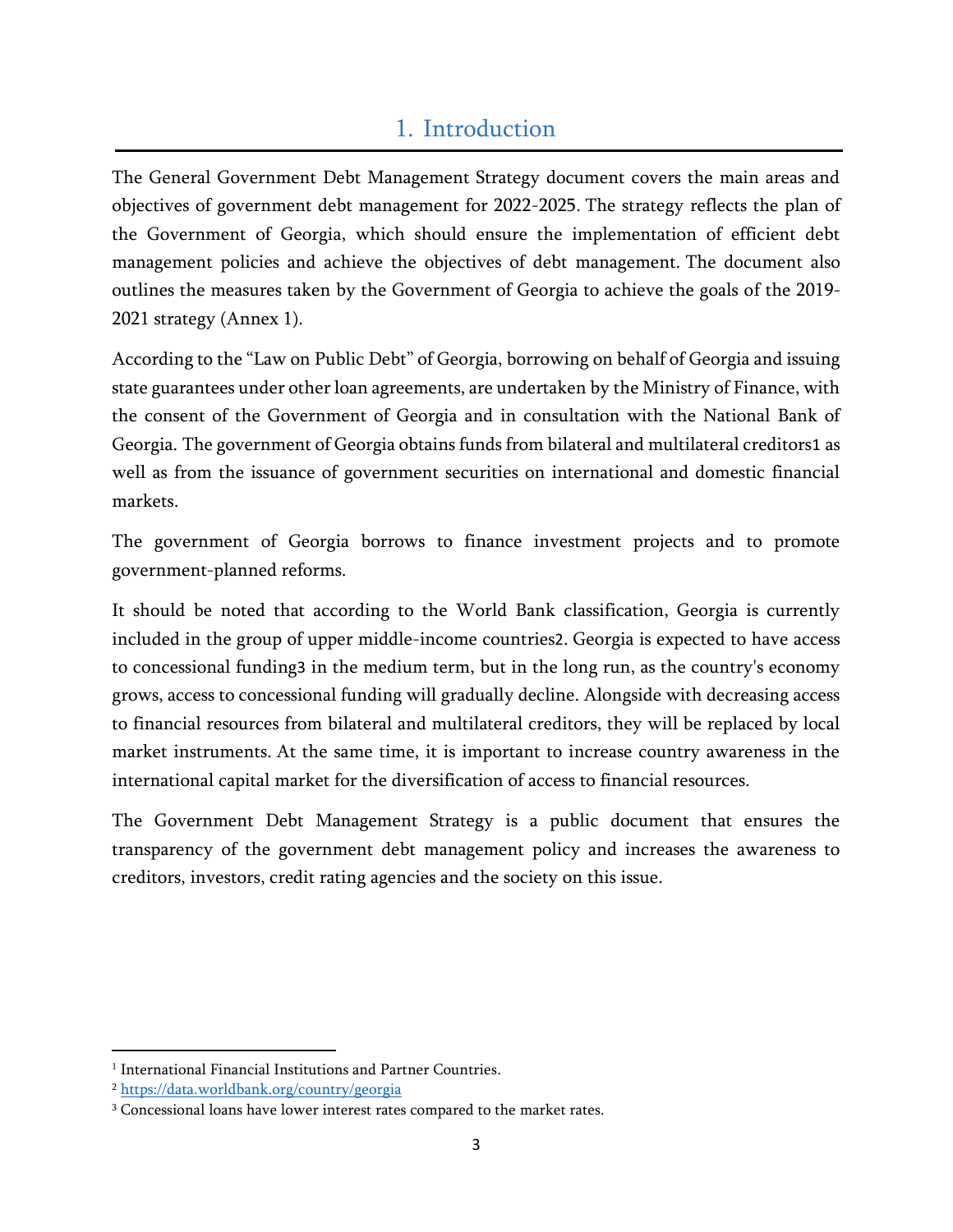## 2. Strategy Scope and Objectives

<span id="page-3-0"></span>The Government Debt Management Strategy Document covers the debt indicator, which includes:

- 1. Debt of the Government of Georgia, as defined by the Organic Law of Georgia on Economic Freedom. In particular, it covers a) Public Debt, as defined by the Law of Georgia on Public Debt, except for liabilities undertaken by the National Bank of Georgia, and b) debt undertaken by budgetary organizations, except the debt undertaken from budgetary organizations.
- 2. Public-private partnership (PPP) liabilities, which is the fair value<sup>4</sup> of the liabilities made within the framework of the basic principles of public-private partnership and the relevant projects of the criteria of PPP provided by "Law of Georgia on Public-Private Partnership".

The global pandemic that started at the end of 2019 had a significant negative impact on all countries of the world, including Georgia. As a result, the economy shrank by 6.8 percent in 2020, the ratio of the common budget deficit to GDP increased to 9.3 percent, and GEL depreciated against major borrowing currencies composing the government debt portfolio. Consequently, the government debt-to-GDP ratio, which was 40.4 percent at the end of 2019, exceeded the 60% threshold, defined by Georgian legislation<sup>5</sup>.

Given the above, government debt management has faced with new challenges. As a result, the following strategic directions of government debt management were identified:

- 1. Reducing the government net debt to GDP ratio;
- 2. Increasing GEL-denominated debt share in the government debt portfolio;
- 3. Increasing the focus on the development-oriented external loans;
- 4. Cost and risk optimization of the government total debt portfolio;
- 5. Government securities' market development.

The strategy focuses on the five directions listed above, defines the target indicators for each direction and sets the plan to achieve them.

<sup>4</sup> This component is taken into consideration only in the calculation of the Debt-to-GDP ratio.

<sup>5</sup> Organic Law of Georgia on Economic Freedom.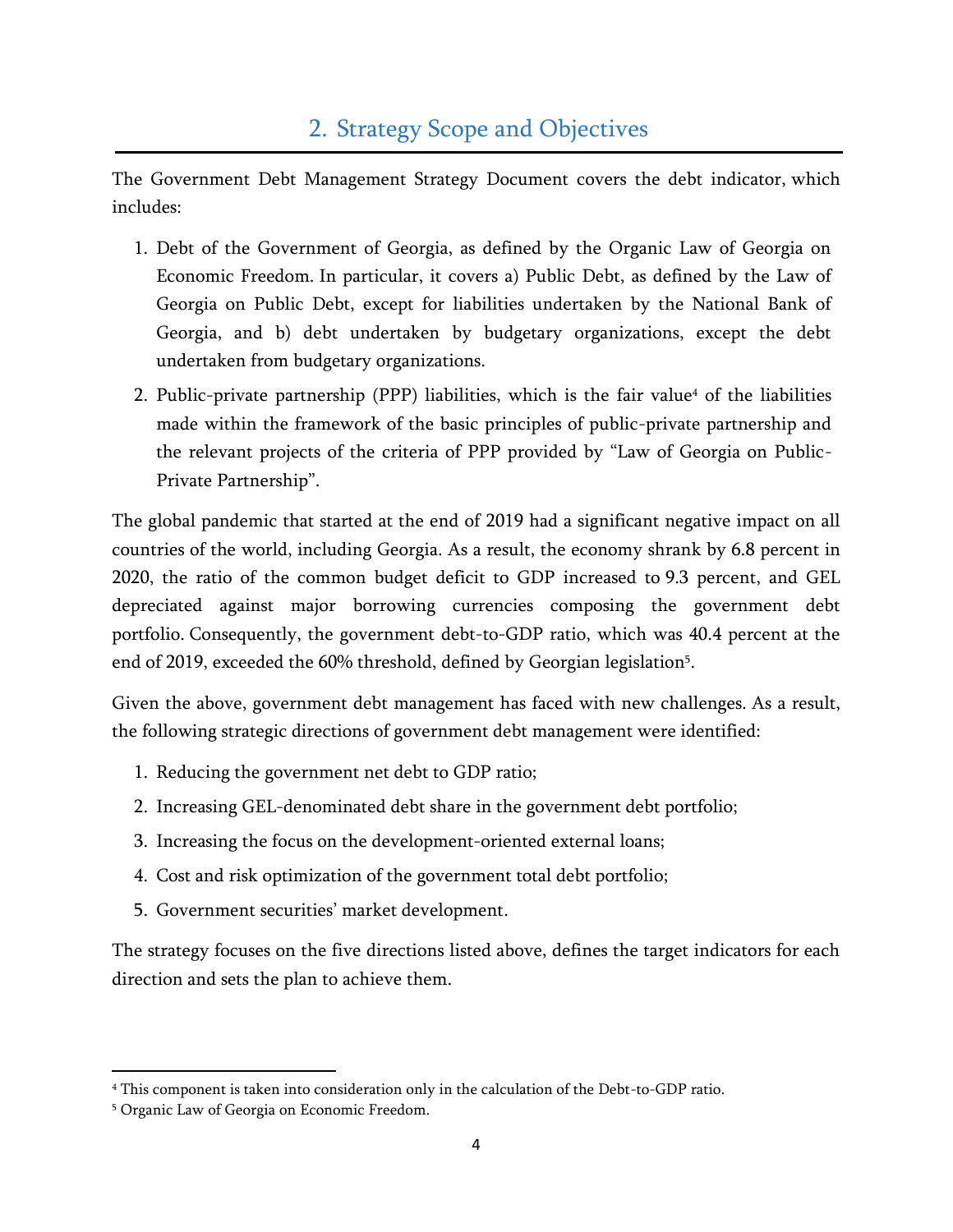### Direction 1. Reducing the Government Net Debt<sup>6</sup> to GDP Ratio

Georgia was always characterized by low debt indicators. However, since the pandemic resulted in the economic shock, increased spending in the areas of health, social and business support, the government debt-to-GDP ratio exceeded 60.0 percent by the end of 2020. Therefore, the main objective of the government debt management has become to bring the indicator back to the pre-crisis level. The ministry of finance of Georgia has estimated the safe level of 40 percent for government net debt to GDP ratio that was 52.8% at the end of 2020. Therefore, bringing the government net debt to GDP ratio to the safe level is the objective of the debt management strategy. This level of government net debt would enable the country to respond to shocks, in a period of severe economic crisis, such that the government debt to GDP ratio does not exceed the 60 percent threshold, set by the law. Therefore, it is important to determine the time required to reach the target.

Budget deficit to GDP ratio is the main tool for reducing the government debt level. Also, the foreign exchange rate is an important factor influencing the level of government debt. However, the government policy is not aimed to strengthen or depreciate the exchange rate and it is assumed to remain unchanged for the projection period. Thus, reducing the fiscal deficit is the only way to reduce the government net debt to GDP ratio to the targeted 40.0%.

The economic shock caused by the pandemic, in its content and scope, is an event that takes place once in a century. Therefore, after this kind of shock, it is not reasonable to reduce the net debt to 40.0 percent of GDP within the timeframe of this strategy, as this would require a drastic reduction in the budget deficit to an irrationally low level. The target can be achieved by 2030 with an ambitious reduction in the budget deficit (Figure 2.1).



Figure 2.1. Projected dynamics of government net debt and budget deficit to GDP ratios for 2021-2030

**Source:** Ministry of Finance of Georgia

<sup>&</sup>lt;sup>6</sup> Defined as the difference between total government debt and the balance of deposits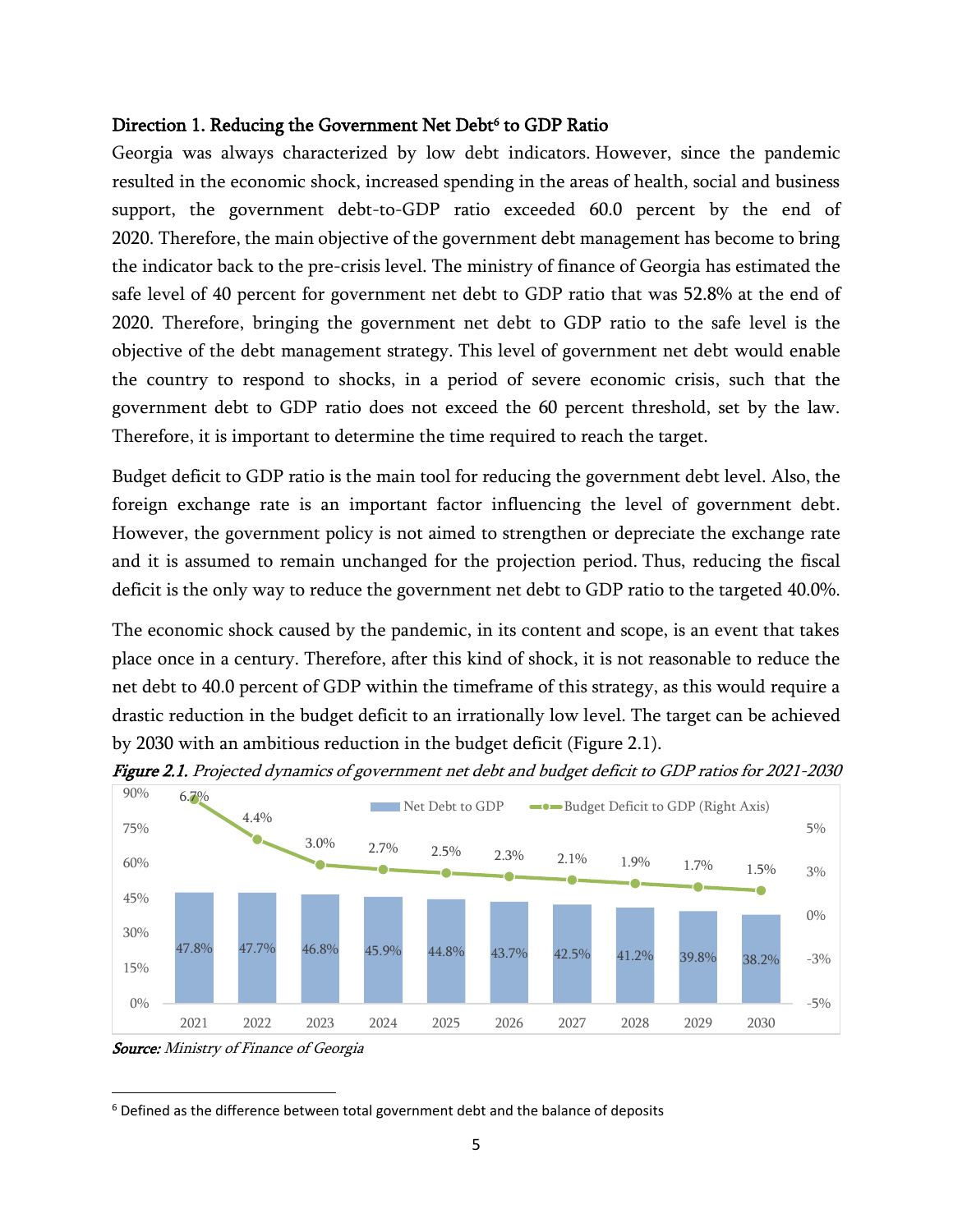As far as achieving the debt target within the time horizon of this strategy is not realistic, the strategy sets 45 percent of net debt to GDP ratio, as an intermediate target, to be achieved by the end of 2025.

#### Direction 2. Increasing GEL-denominated debt share in the government debt portfolio

The main problem of the Government Debt portfolio is historically large share of foreign currency denominated debt. At the end of 2020, foreign currency denominated debt accounted for 79.1 percent of the total debt portfolio, which is the highest level compared to the regional and other comparable countries (Figure 2.2).

Figure 2.2. The share of local and foreign currency denominated government debt in the total debt portfolio, for different countries, as of the end of 2020



**Source**: Ministries of Finance of the respective countries

Government debt to GDP ratio is one of the main indicators affecting country's credit rating. However, in this regard, the share of foreign currency denominated debt in the total portfolio is a much more important factor. Most of the developed countries have a high debt to GDP ratio, but due to the local currency denomination of a significant portion of the debt portfolios, the issue of their creditworthiness is not questionable. It should be noted that at the end of 2020 government external debt to GDP ratio for Georgia amounted 47.6 percent.

According to the methodology applied by credit rating agencies, the share of debt denominated in foreign currency in the government debt portfolio negatively affects the sovereign rating of the country. Thus, the high level of external debt (79.1%) in Georgia's government debt portfolio significantly hinders the ability of Georgia to improve its credit rating.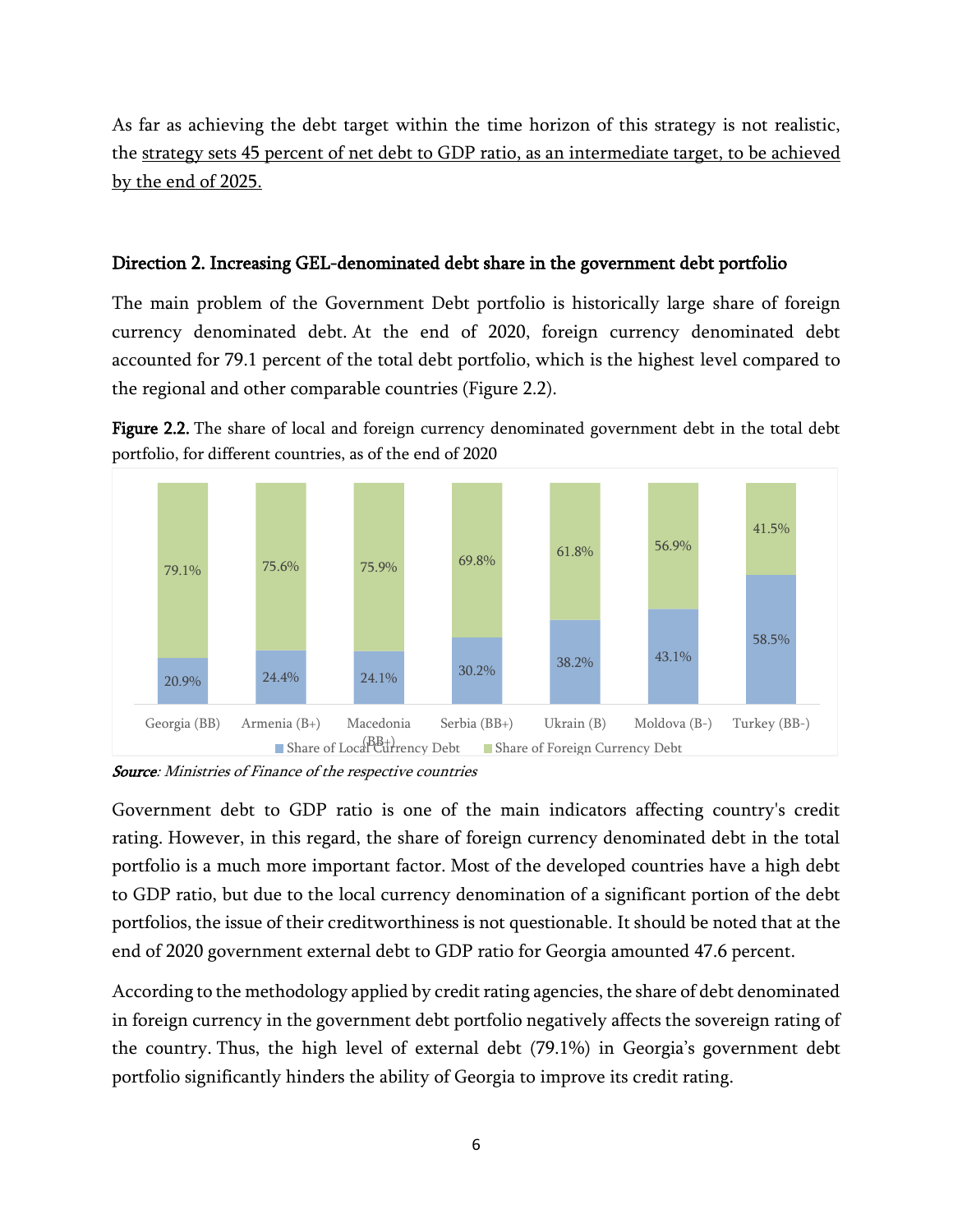In recent years, foreign currency denominated loans have lower interest rates. However, it should be noted that this difference is only of an optical nature and, in fact, a direct comparison of interest rates in different currencies is not valid. There is also a difference between interest rates in global currencies. For example, interest rates on EUR-denominated loans in 2014-2019 were, on average, about 1.5 percentage points lower compared to the interest rates on USDdenominated loans. However, the explicit conclusion that borrowing in EUR is cheaper than borrowing in USD would not be fair, given the difference between the USD/EUR spot and forward exchange rates in the financial markets.

The high share of external debt in the government debt portfolio, also, hinders the effectiveness of debt management policy. To achieve the long-term target for Direction 1, debt needs to become more manageable, which primarily means increasing the share of GELdenominated debt in the portfolio.

In this direction, the target indicators of the debt management strategy are: a) reduction of the external debt to GDP ratio to 35 percent, and b) reduction of the external debt share in total debt below 72 percent. Achieving these targets is planned by 2025.

The following net increases in the domestic and external debt are planned to achieve the targets set above:

Table 2.1. Projected annual changes in the domestic and external debt and deposit balance for 2021- 2025 (Million GEL)

|                                          | 2021     | 2022  | 2023  | 2024  | 2025  |
|------------------------------------------|----------|-------|-------|-------|-------|
| Net increase of domestic debt            | -375     | 1,245 | 1,345 | 1,445 | 1,445 |
| Net increase of external debt            | 2,611    | 1,858 | 880   | 620   | 559   |
| Change of the balance of deposits        | $-1,677$ | 251   | 146   | 16    | -45   |
| $\sigma$ are $\sigma$ $\sigma$<br>$\sim$ |          |       |       |       |       |

**Source:** Ministry of Finance of Georgia

Given the above and the macroeconomic assumptions of the strategy (Table 3.2), the projected dynamics of the share of external debt in the portfolio and the external debt to GDP ratio are presented in the diagram below.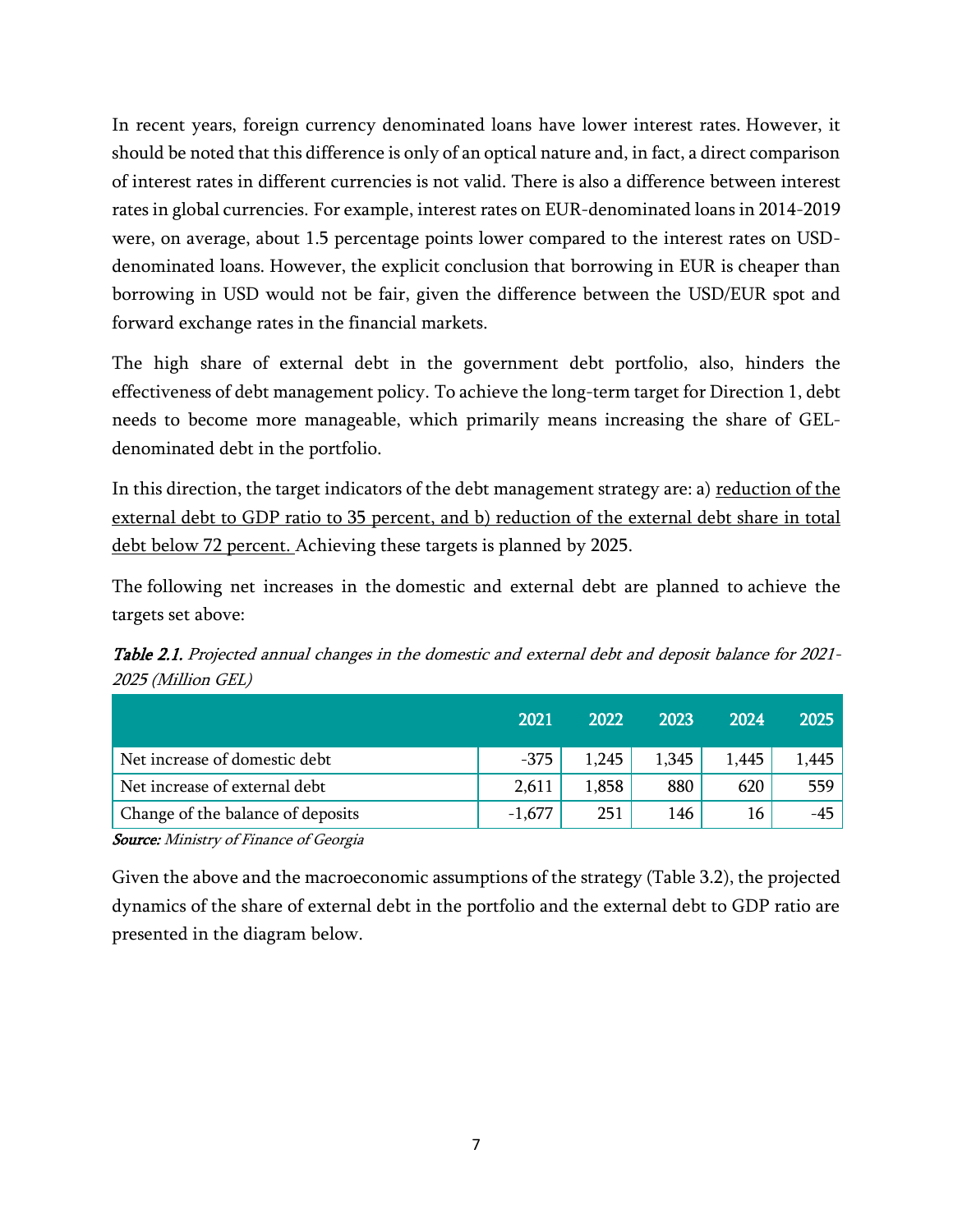

Figure 2.3. Projected dynamics of external debt share in the total debt portfolio and external debt to GDP ratio for 2021-2025

**Source**: Ministry of Finance of Georgia

Both targets mentioned above are quite ambitious. Moreover, by 2026, Georgia's \$500 million Eurobond will mature. Refinancing it with GEL-denominated debt will allow the country to reduce the external debt share in the government debt portfolio to 65 percent. This implies to bring the foreign currency denominated debt to GDP ratio to pre-pandemic level.

## Direction 3. Increasing the Focus on the Development-oriented External Loans

The government of Georgia takes two types of loans from Multilateral and Bilateral creditors: Investment Loans, which are directly connected to certain projects, and reform-supporting loans such as Program Loans.

Due to the domination of foreign currency-denominated loans and debt Larization goal, the strategy's objective in this direction represents to be focused on the loans having a high transformational effect. However, in the medium-term foreign currency loans will remain as a major source of funding gross financing needs.

To achieve this strategic objective, a loan will be taken under the following principles:

For investment loans: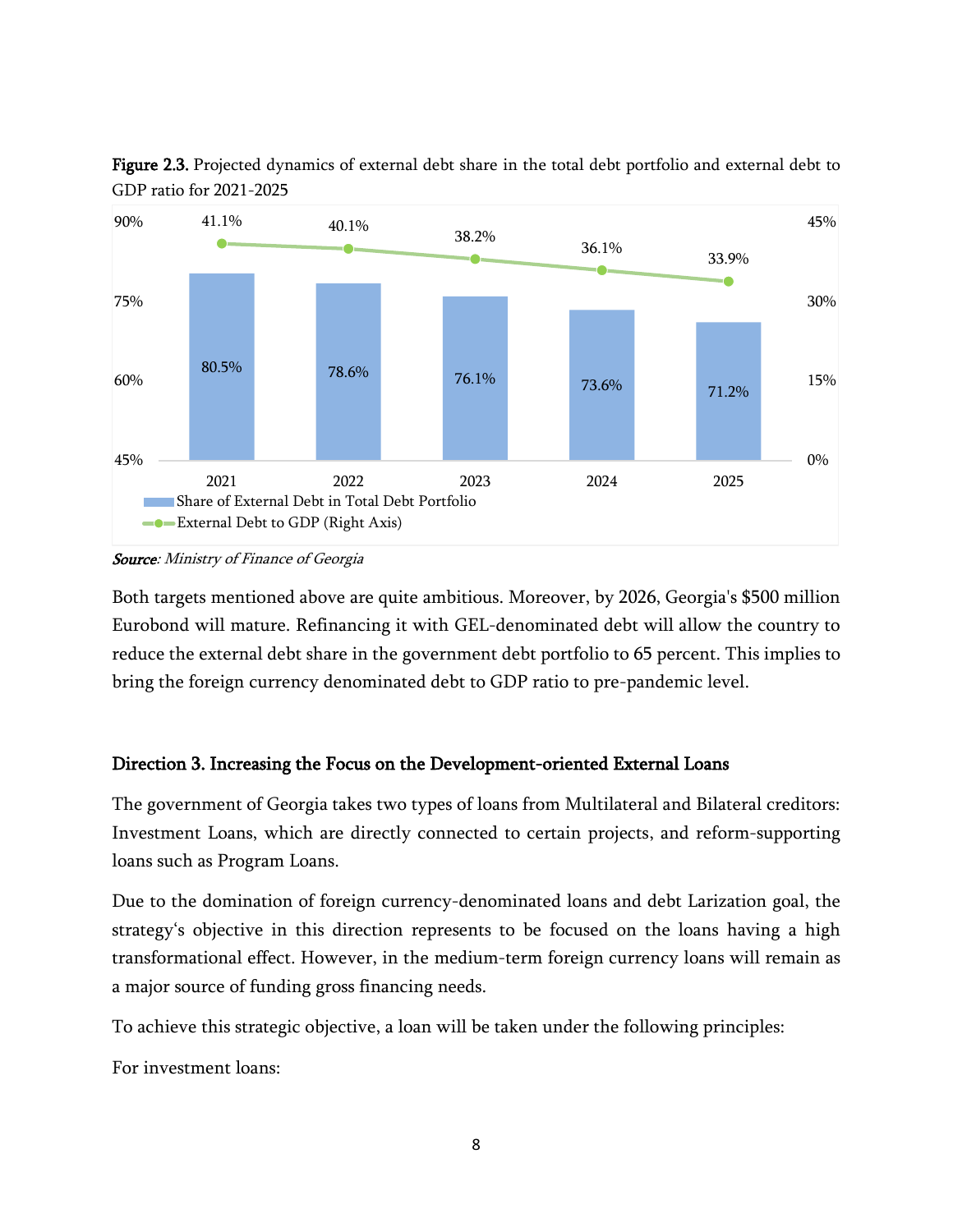- Investment loans will be taken only for large and complex projects. These are projects that require the support of development partners in the project implementation process to achieve a high standard of performance, and which are accompanied by expertise and knowledge sharing. The main benefit of taking an investment loan is not only the attraction of financial resources but also the support that should facilitate the project implementation with the relevant standards. Consequently, the government will not take (submit a new application) investment loans for projects that can be implemented with the same success and efficiency using budget resources;
- There must be a positive evaluation<sup>7</sup> of project's efficiency under each investment loan. Investment loans can be initiated only for projects that have passed the pre-selection stage according to the Public Investment Management Methodology<sup>8</sup> (PIM) and have received a positive decision from the Interagency Commission 9 . Therefore, it is a necessary precondition for the beneficiary ministry or municipality to have a public investment management system in place to initiate an investment loan. In addition, investment projects that are not subject to review by the rules defined by the state investment methodology will be selected by the Fiscal Board of the Ministry of Finance of Georgia.
- On-lending to the state-owned enterprises will take place only if the enterprise expresses its readiness to make reforms. To meet the minimum standard of reform, a state-owned enterprise must: a) implement corporate governance practices according to the corporate governance code compatible to the OECD standard approved by the government; and b) undergoes the reform according to the standard agreed with the International Monetary Fund and approved by the Minister of Finance of Georgia;
- For fully corporatized enterprises, the government will stop on-lending practices. By doing so, the government will encourage companies to enter the private equity market and attract financial resources independently. It is important that the investments required for the company is not part of the budget process and is independent of budgetary constraints, which in turn will increase investments in the country's economy; At the same time, the government will convert the loans already lent to companies into

<sup>&</sup>lt;sup>7</sup> The evaluation according to the PIM methodology will start from 2022 and by 2025 each new project will be funded with a positive evaluation precondition.

<sup>8</sup> Resolution # 191 of the Government of Georgia of April 22, 2016 "On the Approval of the Investment Project Management Guide".

<sup>&</sup>lt;sup>9</sup> The Commission established by the Government of Georgia for the selection of investment projects, which makes decisions at various stages of an investment project according to the Resolution # 191 of the Government of Georgia of April 22, 2016 "On the Approval of the Investment Project Management Guide".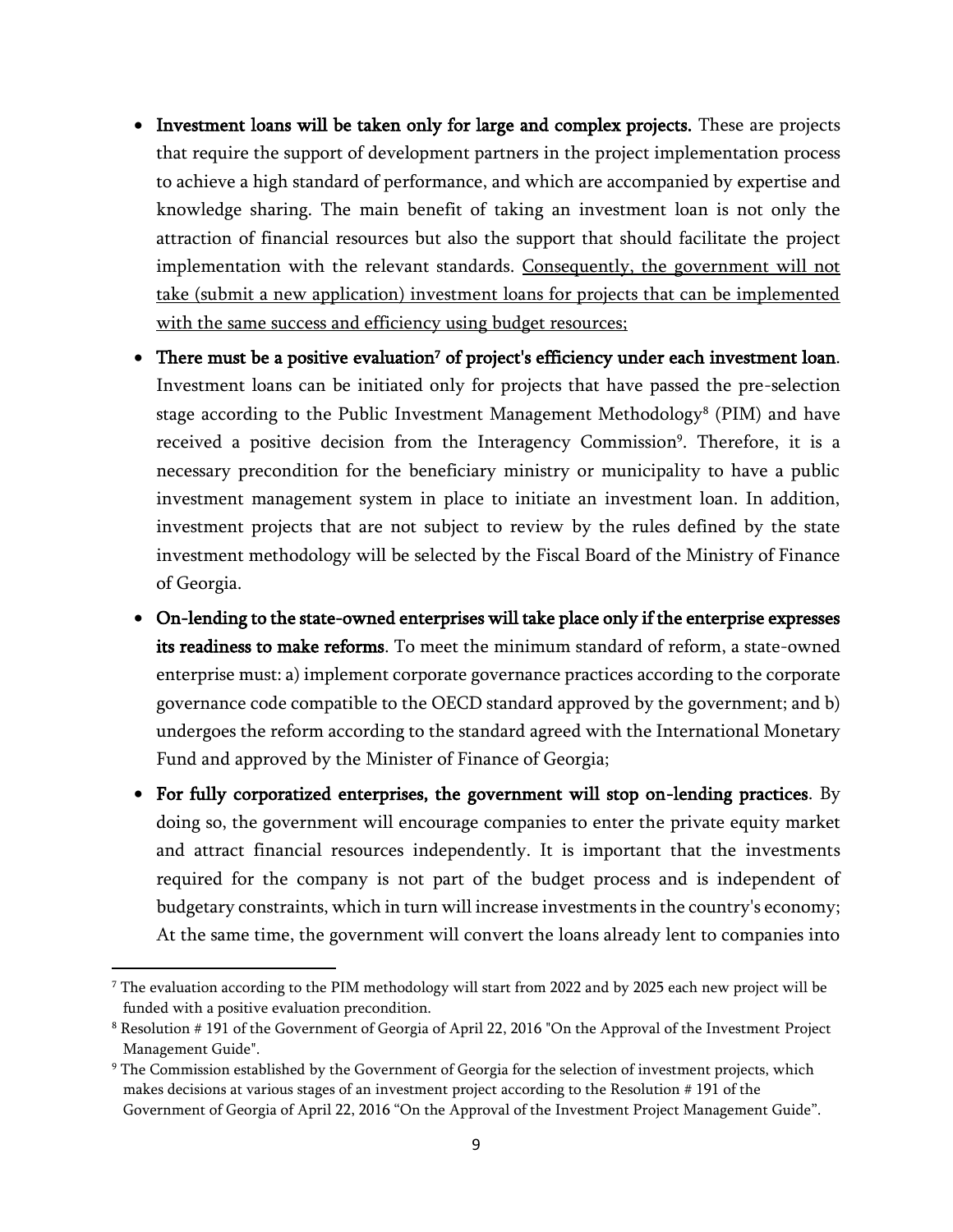marketable instruments. By 2025, loans of up to GEL 900 million will be converted into marketable instruments.

For program loans:

• From 2022, external borrowing will be available only for significant transformational reforms. Under such programs a significant technical assistance is provided to support the implementation of reforms in line with international best practices. It is important to focus on and implement reforms with a highly transformative nature. Program loans will be taken only for significant government reforms, for which the outcome will be assessed in advance and approved by the government. The degree of transformability of the reform will be assessed by the Fiscal Board of the Ministry of Finance of Georgia. For the program loans, an annual limit of \$ 250 million will be set for 2022-2025.

## Direction 4. Cost and Risk Optimization of the Government Total Debt Portfolio

This direction includes refinancing risk management issues for the total debt portfolio and important factors to consider when taking foreign loans.

Refinancing risk. To manage refinancing risk, it is important to maximize the average time to maturity of the portfolio and control the amount of debt maturing within 1 year relative to total debt in order to avoid peaks in the government debt repayment schedule. Therefore, to manage this risk, it is important that

- The average time to maturity (ATM) of the government total debt portfolio should not fall below 5.5 years, while this indicator for the domestic debt portfolio should be maintained above 3 years;
- The share of the debt maturing within 1 year should not exceed 15.0% of the total debt portfolio.

This direction in regard with foreign loans means to achieve the optimal level of costs and risks associated with a loan when selecting the terms of the loan. To achieve the optimal level, the following key parameters considered are:

• Grant Element. The grant element is the difference between the present value of servicing the loan from development partners and the cost of servicing an alternative loan with market terms. The higher the grant element the more preferable the loan. When selecting the loan terms, priority is given to the option with a higher grant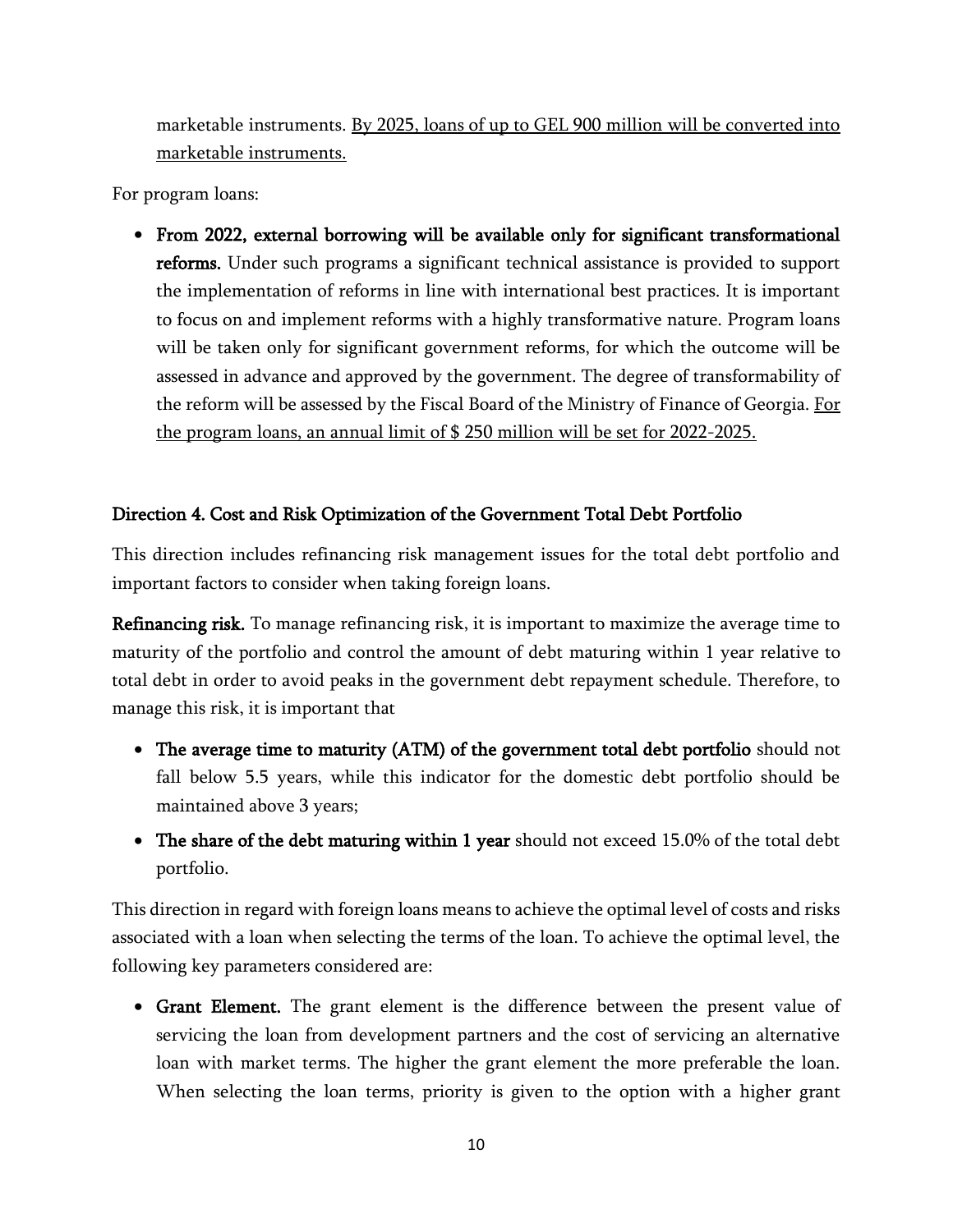element, which in most cases is achieved by selecting the maximum maturity and grace period;

- Loan currency. The long-term analysis of the dynamics of the GEL exchange rate against the main currencies of the government debt portfolio shows that the GEL is less volatile against the EUR. At the same time, due to the ongoing economic and political convergence with the Euro area, an increase in the share of EUR-denominated loans in the external debt portfolio reduces the currency risk. Accordingly, EUR-denominated loans are preferred when choosing a loan currency;
- Type of interest rate. Choosing between fixed and variable interest rates implies to solve the dilemma of minimizing cost and refinancing risk. For interest rate risk management purposes, it is important the share of fixed interest rate debt in the external debt portfolio not to fall below 50%. Accordingly, in the current period, when taking a new loan, the focus is on loans with fixed interest rates, which is mainly due to the historically low interest rates.

#### Direction 5. Treasury Securities Market Development

According to international best practices, the developed local securities market reduces the budget servicing cost on loans and the risks for the medium and long term.

A developed market allows the government to respond quickly to financial needs and to manage cash efficiently.

The developed securities market is a critical factor in achieving the goal of debt portfolio Larization.

The developed treasury securities market is fundamental for the country's capital market. It also plays an important role in shaping and enlarging the investor base. Government securities create a benchmark for other corporate securities, overall allowing corporate issuers to attract investors more effectively.

In this regard, the objectives of government debt management strategy are: a) increase of the market liquidity, b) diversification of the investor base, and c) increase of the supply, transparency, and predictability of securities.

To achieve the stated objectives, it is important to take the following steps:

#### To increase the market liquidity: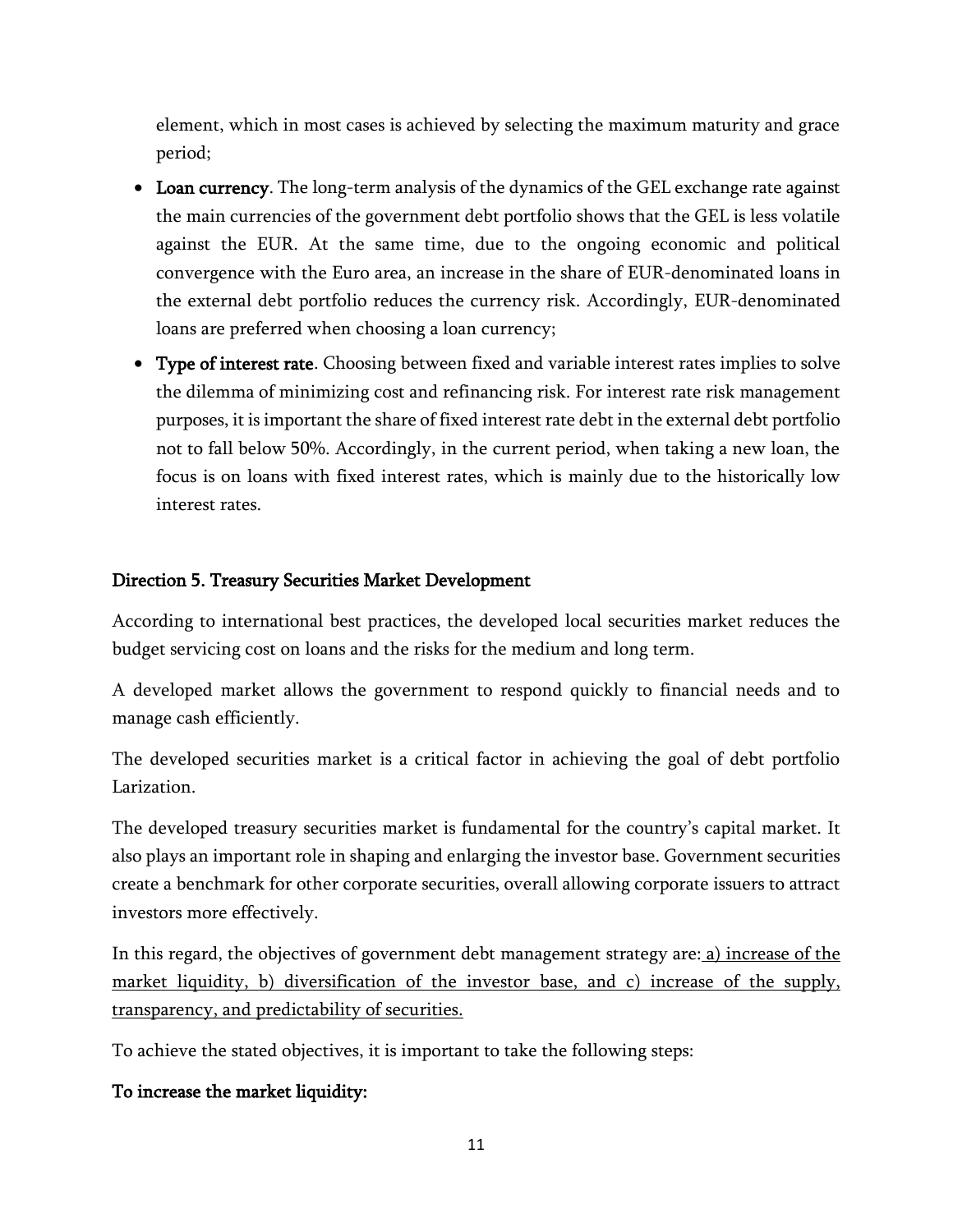- Increase the securities volume. The increased volume of securities in circulation increases the investors' interest. Large volume market reduces the risks for investors to enter in and exit from the market;
- Secondary market development. A developed secondary market is an important factor for investors. To develop the secondary market, in November 2020, the Ministry of Finance of Georgia, in consultation with the International Monetary Fund and the World Bank, launched a Market Making Pilot Program. It is important to make the transition from this pilot program to the fully-fledged system, according to market readiness;
- Strong benchmark. The strength of a benchmark is measured by its volume. In 2018, the Ministry of Finance of Georgia started issuing benchmark bonds with a volume of GEL 240 million. Currently, the volume of the largest benchmark is GEL 972 million, which is quite a significant achievement. Benchmark size is one of the main criteria for Georgia to be included in JP Morgan's GBI-EM index<sup>10</sup>, which will significantly increase the liquidity of government securities. By 2025, it is planned to meet the inclusion requirements of JP Morgan's GBI-EM Index.

#### To diversify the investor base:

- Increase the share of non-resident investors. Increasing the share of non-resident investors will diversify the investor base, which will reduce the cost of GELdenominated debt and increase the currency inflows into the country. For this, an Investor Relations strategy<sup>11</sup> is being developed that will help attract non-resident investors to the country through regular and effective communication, moreover, inclusion in JP Morgan's the GBI-EM Index will significantly increase the activity of non-resident investors in the local market. By 2025, the target for the share of nonresident investors in treasury securities holders is set at 25 percent;
- Introduction of EuroClear to the local securities market. The introduction of EuroClear in the local market is one of the contributing factors to the growth of credibility by foreign investors. This step will significantly simplify international transactions and reduce transaction costs for investors;
- Create a market for retail investors. Creating a market for retail investors will help to increase public awareness of financial markets and to improve the level of financial

<sup>&</sup>lt;sup>10</sup> Index for local currency denominated Government securities.

<sup>&</sup>lt;sup>11</sup> The strategy will be published by 2022.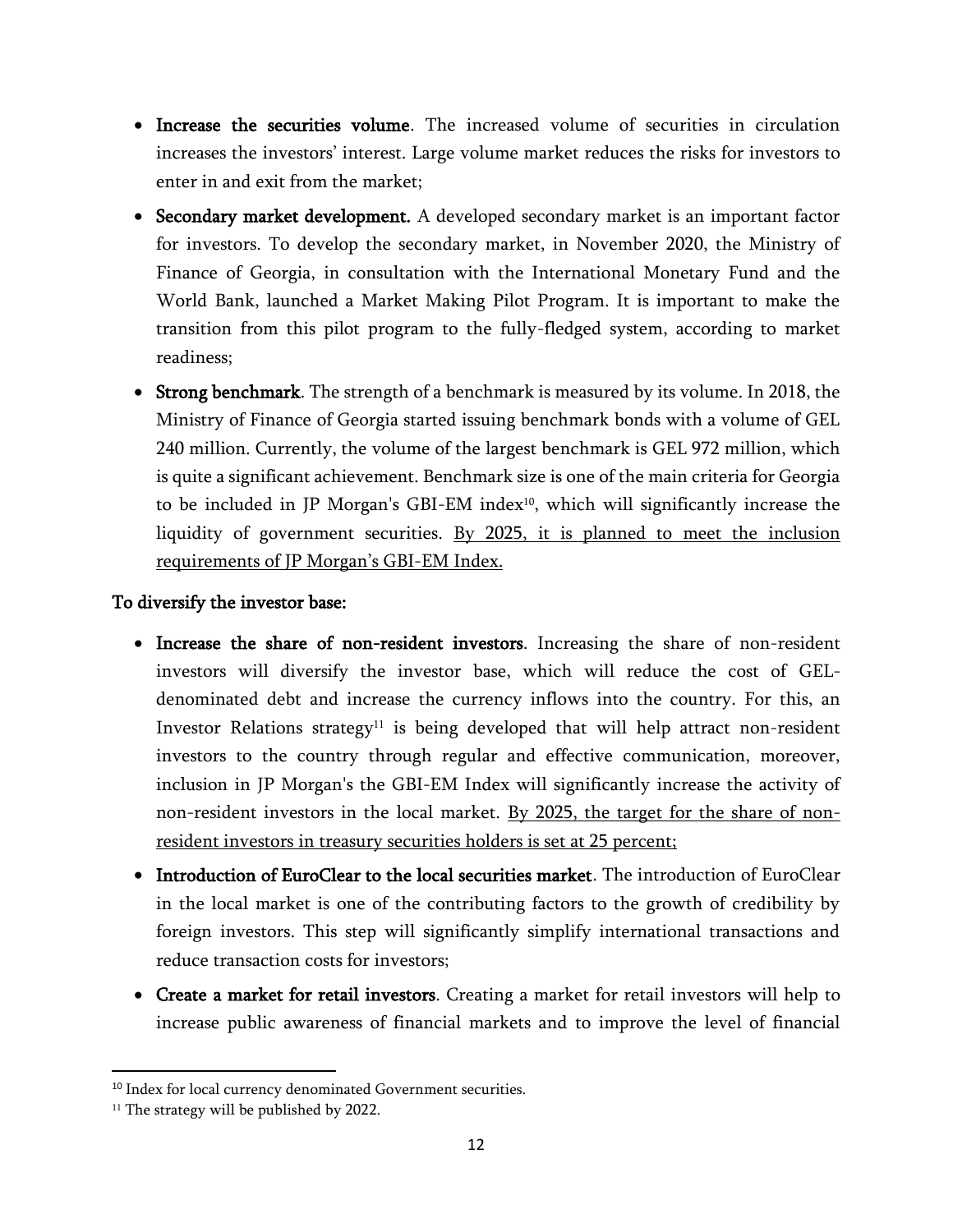education. The implementation of this is appropriate in the medium term and requires the creation, implementation, and maintenance of an appropriate platform before the creation of the retail investor market.

#### To increase the supply, transparency, and predictability of securities:

• Early publishment of treasury securities annual issuance plan in the local market, and determination and presentation of gross annual borrowing in the local market to the investors. The periodicity and the format of the abovementioned measures (information) will be defined in the Investor Relations strategy. Achieving this goal will increase investor confidence to the issuer and make it easier for investors to manage their finances accordingly.

Considering all the above-mentioned strategic directions, the following tables provide risk indicators and relevant targets:

| <b>Types of Risk</b>      | <b>Indicators</b>                                                     | <b>2020 (Actual)</b> | <b>2025 (Target)</b> |
|---------------------------|-----------------------------------------------------------------------|----------------------|----------------------|
|                           | Debt maturing within 1 year (% of<br>total) for total government debt | 14.8%                | Max. 15.0%           |
|                           | Refinancing Risk<br>7.5<br>ATM for total government debt              |                      | Min. 5.5             |
|                           | ATMfor government domestic debt                                       | 3.1                  | Min. 3.0             |
| Interest Rate Risk        | Share of fixed-interest external debt in<br>government external debt  | 52.5%                | Min. 50.0%           |
| <b>Exchange Rate Risk</b> | Share of government domestic<br>debt into total government debt       | 20.9%                | Min. 28.0%           |
| Default Risk              | Government net debt to GDP ratio                                      | 52.8%                | Max. 45.0%           |

#### Table 2.2. Strategic Targets for 2025<sup>12</sup>

 $12$  These strategic directions assume that there will be no internal or external shocks during the strategy period, which will significantly change the macroeconomic environment and will not apply in the cases provided in Article 2, Paragraph 7 of the Organic Law of Georgia on Economic Freedom.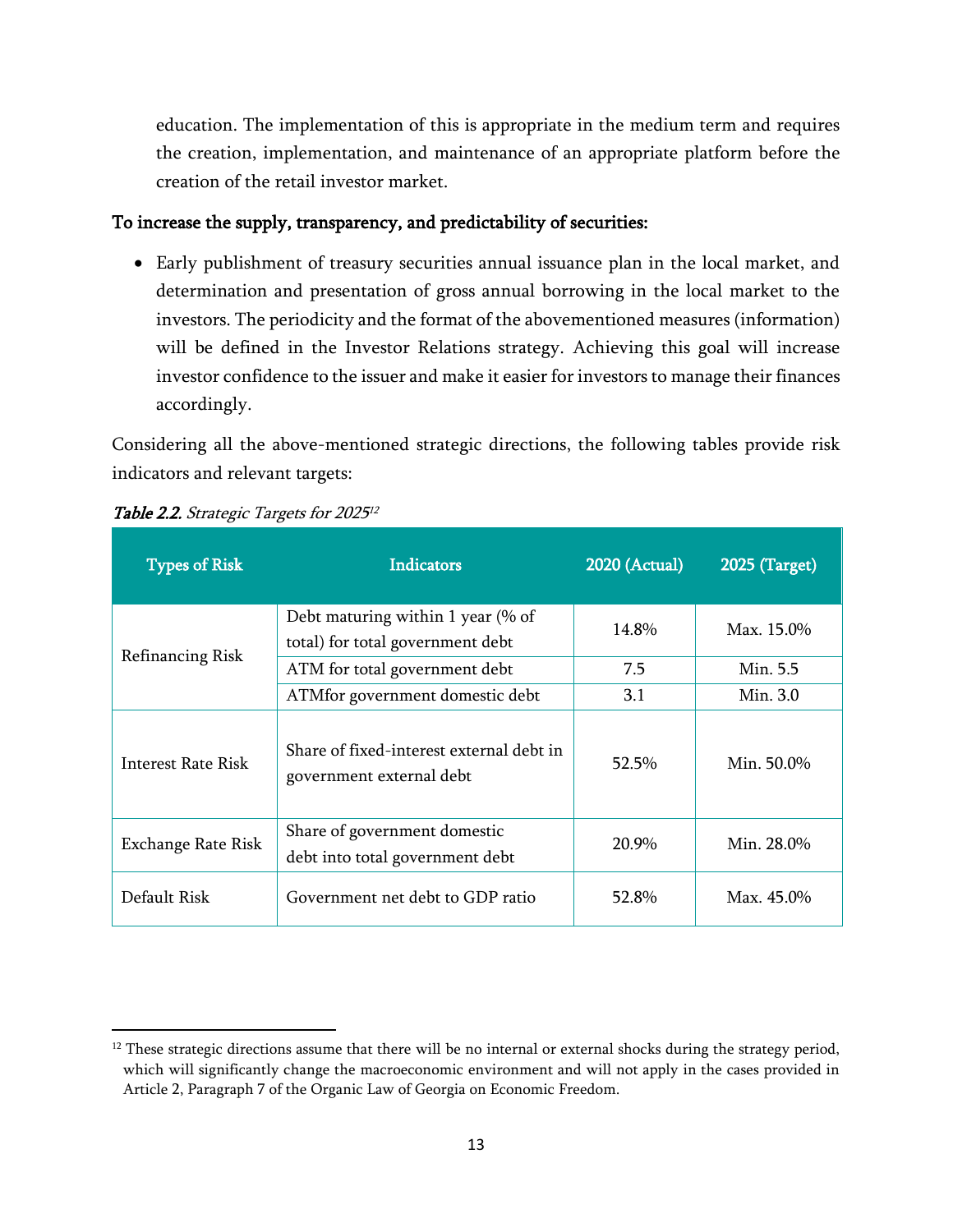Table 2.3. Operational Targets by 2025<sup>13</sup>

| <b>Indicators</b>                                                        | <b>2020 (Actual)</b> | 2025 (Target) |
|--------------------------------------------------------------------------|----------------------|---------------|
| Limit on External Program Loans*                                         |                      | 250 mln USD   |
| Conversion of on-lent resources into market<br>instruments               |                      | 900 mln GEL   |
| PIM-based investment loans*                                              |                      | 100%          |
| Program loans approved by the Fiscal Board<br>of the Ministry of Finance |                      | 100%          |
| Non-resident investors participation in the<br>local market              | 11.3%                | 25%           |
| Compliance with JP Morgan GBI-EM index<br>inclusion requirements         | 18.6%                | 100%          |

\*-Indicators are based on the operations carried out within a year

 $^{13}$  These strategic directions assume that there will be no internal or external shocks during the strategy period, which will significantly change the macroeconomic environment and will not apply in the cases provided for in Article 2, Paragraph 7 of the Organic Law of Georgia on Economic Freedom.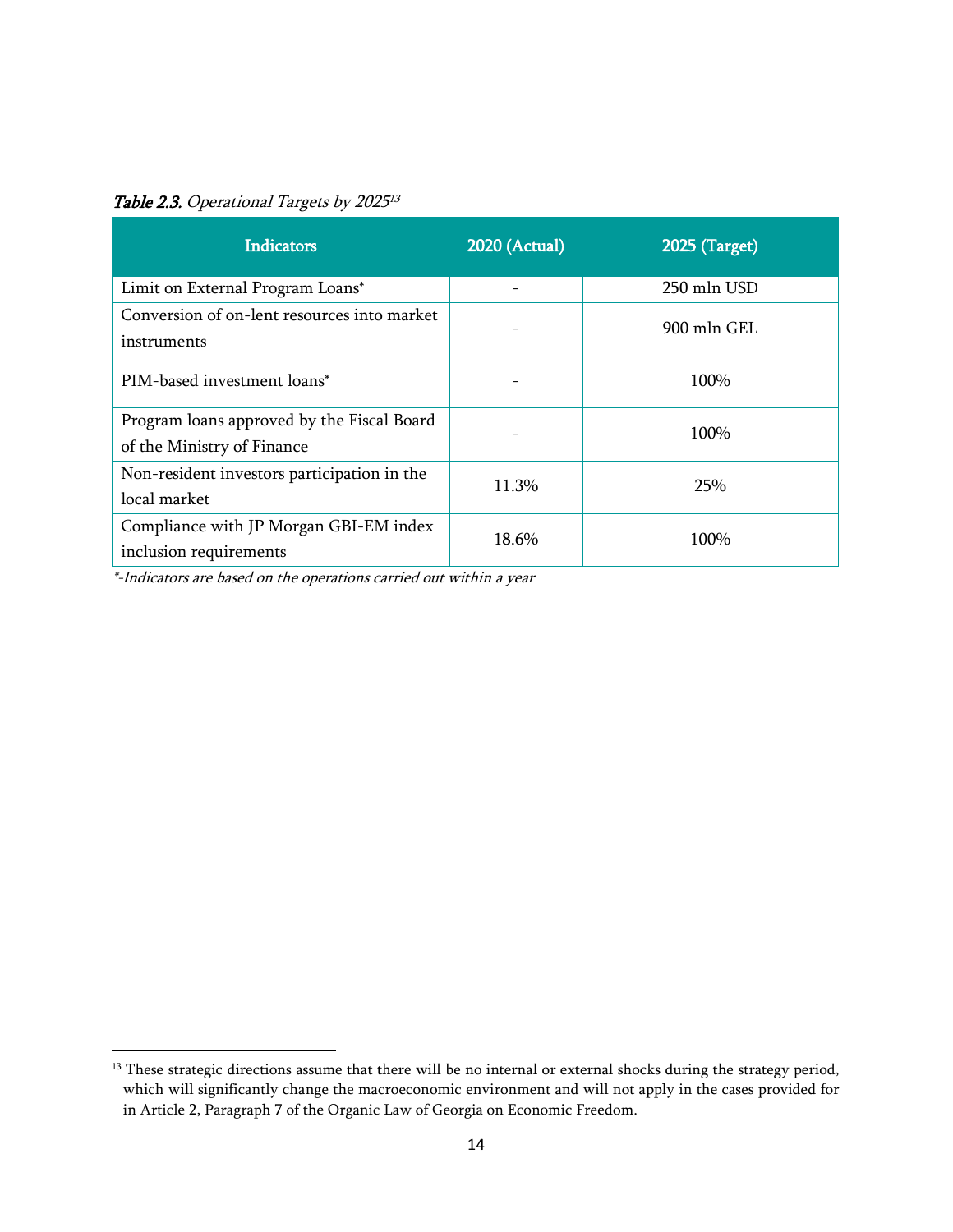## 3.Macroeconomic Outlook

<span id="page-14-0"></span>In 2017-2019, economic growth in Georgia was more stable compared to the regional and other trading partner countries (the smallest standard deviation). At the same time, economic growth in Georgia was higher than the average economic growth of the regional and other trading partner countries. However, Covid-19 pandemic started from the end of 2019, has had significant negative impact on the macroeconomic indicators of Georgia and the world. There were shocks coming from both demand and supply sides. As a result, in 2020, the economic growth rate of Georgia was -6.8 percent.



**Figure 3.1:** Real Economic growth of Georgia, regional and trading partner countries <sup>14</sup> for 2010-2020

Source: National Statistics Office of Georgia, International Monetary Fund

Negative economic growth rate in 2020 was mainly due to the tourism and related sectors' vulnerabilities to external shocks. During the last decade tourism sector's contribution to Georgian economy was growing at a significantly high rate, but in 2020, due to the pandemic this sector reduced almost by 100 percent.

<sup>14</sup> Regional Countries: Azerbaijan, Turkey, Russia, Georgia, Armenia.

Trading Partners: : Azerbaijan, USA, Bulgaria, Eurozone, Turkey, Poland, Russia, Armenia, Ukraine, China.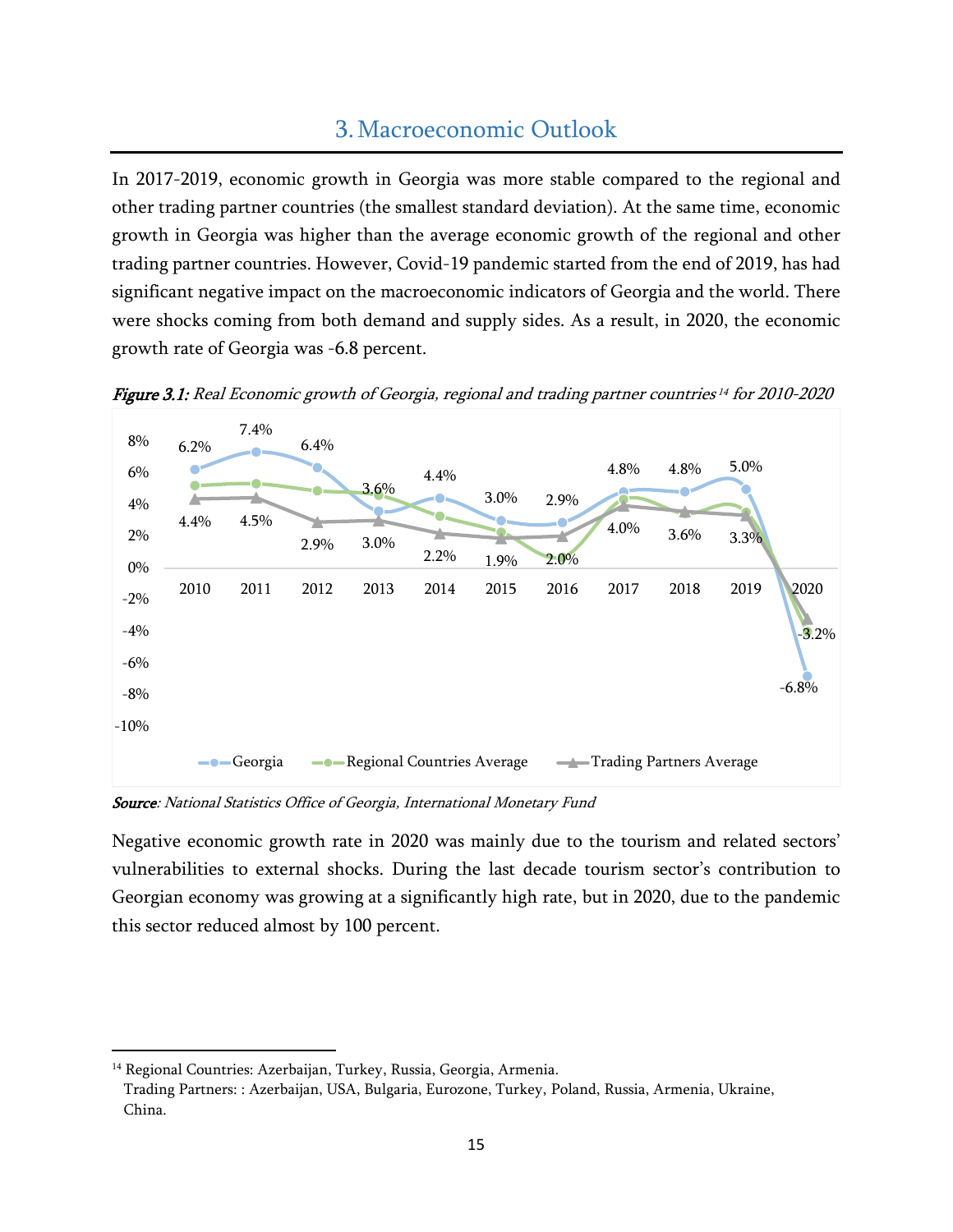

Figure 3.2:Tourism Revenues to GDP ratio for 2010-2020, Seasonally Adjusted

Source: National Statistics Office of Georgia, National Bank of Georgia, Ministry of Finance of Georgia

2017-2019 was special period regarding fiscal sustainability recovery. As the result of successfully implemented fiscal consolidation in this period, in 2019 deficit amounted to historically the lowest of 2.1 percent. Along with fiscal consolidation the government savings and capital expenditures were significantly increased. In 2019 capital expenditures amounted to 8.5 percent of GDP. In the same period current expenditures to GDP equaled to 21.4 percent. In response of covid-19 pandemic, Georgian government introduced 4-stage anti-crisis plan, aiding citizens and businesses. Caring for citizens includes: subsidies on utility bills, compensations for unemployed and self-employed people, assistance for social groups, assistance for children under 17, and subsidies on student's tuition fees. Regarding the assistance to businesses the following decisions were made by the government: rescheduling of income tax, exemption from property tax in tourism sector, subsidies on interest rates, assistance for construction and agricultural sectors, provision of GEL liquidity to the banks.

It should be noted that besides the above-mentioned measures that increased expenditure and decreased revenue from the taxes, budget revenue declined further due to reduced economic activity that finally increased budget deficit to 9.3 percent.

The pandemic has significantly deteriorated trade balance. Due to reduced export and import and deteriorated economic situation internally and externally, current account deficit turned to two-digit number for the first time after 2016 and amounted to 12.3 percent in 2020.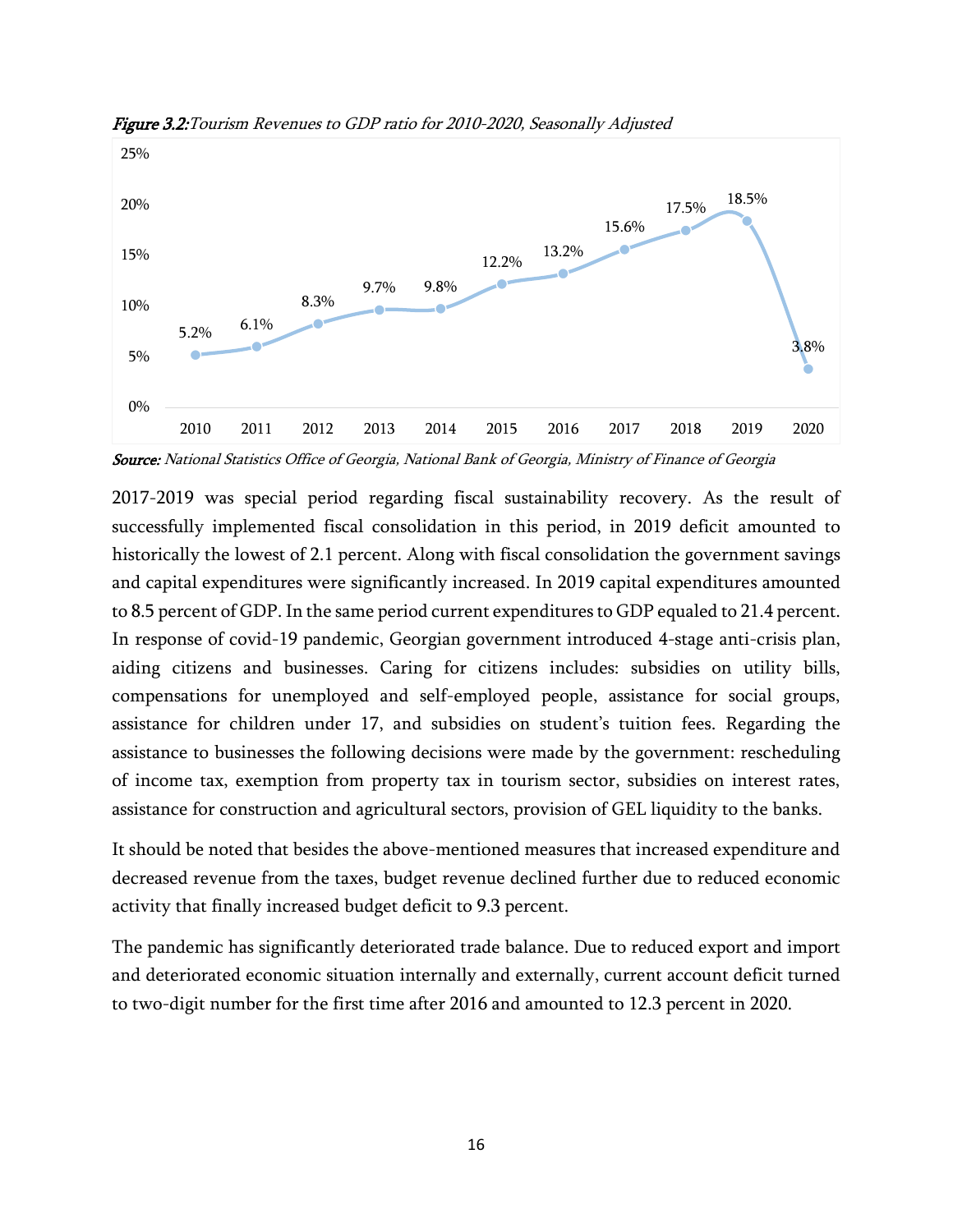

Figure 3.3:Common budget deficit and current account deficit to GDP ratios for 2010-2020

**Source:** National Statistics Office of Georgia, National Bank of Georgia

The pandemic on the one hand caused the reduction of tourism service export and on the other hand, due to reduced mobility, hindered supply channels of consumer products that led to inflation on the initial stage. The same tendency was in almost every country. From the second half of 2020 the demand reduction effect exceeded the supply reduction effect and, as a result, inflation rate started to decrease. Despite of this, according to the National Bank projection inflation rate in the short-term will be higher than the target and from 2022 it will start to decrease and through tight monetary policy will get closer to the target<sup>15</sup>.

In 2017-2019, international credit rating agencies were noting the reduced vulnerabilities and implemented reforms which had a positive impact on country's sovereign credit ratings. In that period, the rating agency Fitch upgraded the country's credit rating from "BB-" stable to "BB" stable. The improvement of Georgia's credit rating was due to higher quality macroeconomic management compared to "BB" group countries, higher economic growth, and lower government debt level; the significant improvement of current account deficit and fiscal sustainability also contributed. In 2019, Standard & Poor's also upgraded country's sovereign rating to "BB" stable. According to S&P, improvement in credit rating resulted from a relatively high growth of Georgian economy despite the worsen external factors. In 2018-2020 Sovereign ratings of Georgia assessed by the credit rating agencies are presented in the following table.

<sup>15</sup> [Monetary Policy Report, August, 2021](https://nbg.gov.ge/fm/%E1%83%9E%E1%83%A3%E1%83%91%E1%83%9A%E1%83%98%E1%83%99%E1%83%90%E1%83%AA%E1%83%98%E1%83%94%E1%83%91%E1%83%98/%E1%83%90%E1%83%9C%E1%83%92%E1%83%90%E1%83%A0%E1%83%98%E1%83%A8%E1%83%94%E1%83%91%E1%83%98/%E1%83%9B%E1%83%9D%E1%83%9C%E1%83%94%E1%83%A2%E1%83%90%E1%83%A0%E1%83%A3%E1%83%9A%E1%83%98_%E1%83%9E%E1%83%9D%E1%83%9A%E1%83%98%E1%83%A2%E1%83%98%E1%83%99%E1%83%98%E1%83%A1_%E1%83%90%E1%83%9C%E1%83%92%E1%83%90%E1%83%A0%E1%83%98%E1%83%A8%E1%83%98/2021/mpr2021q3-eng.pdf?v=1uc8d)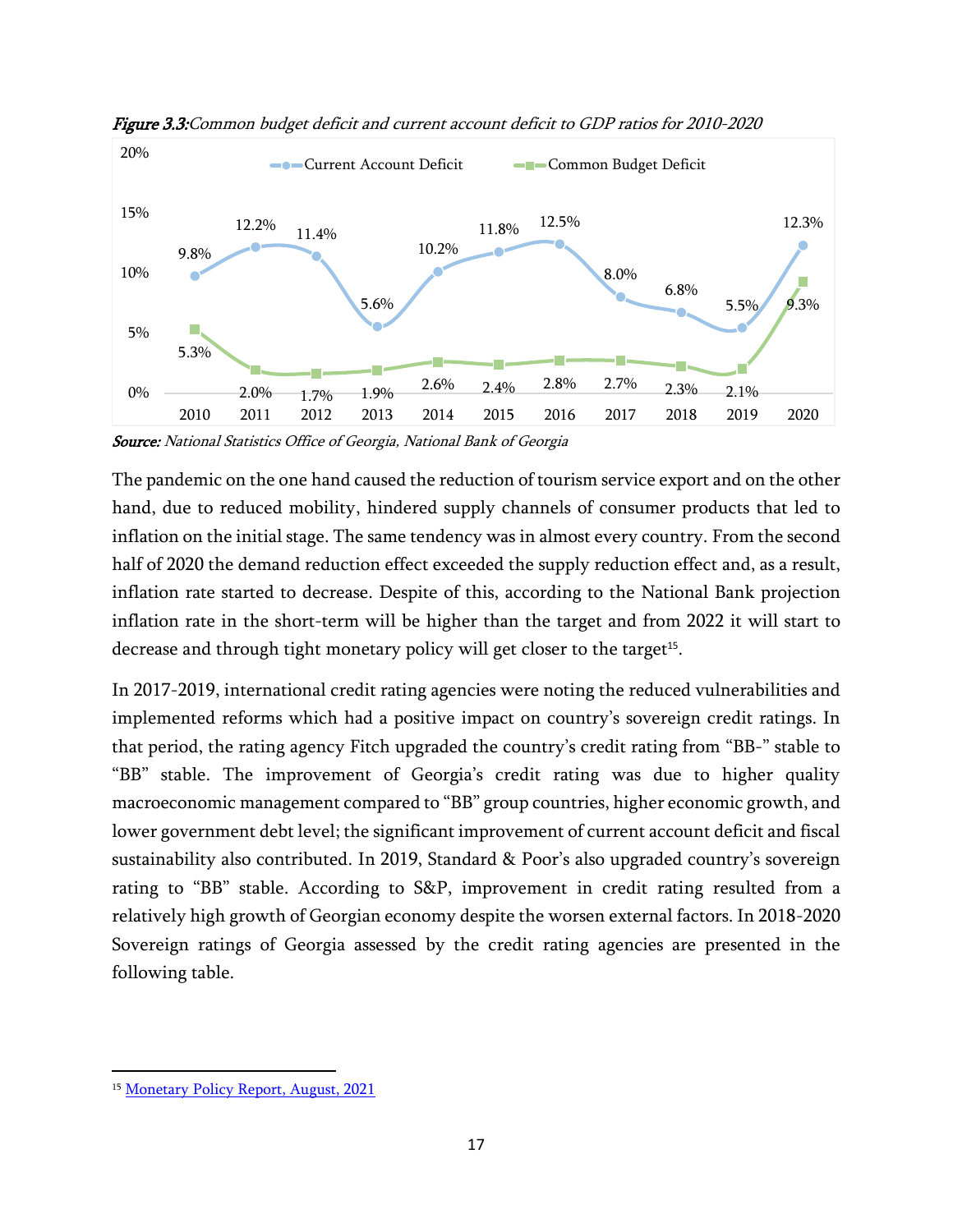| <b>Credit Rating Agencies</b> | 2018                | 2019             | 2020               |
|-------------------------------|---------------------|------------------|--------------------|
| Fitch                         | <b>BB-</b> Positive | <b>BB</b> Stable | <b>BB</b> Negative |
| Standard & Poor's             | BB-Stable           | <b>BB</b> Stable | <b>BB</b> Stable   |
| Moody's                       | Ba2 Stable          | Ba2 Stable       | Ba2 Stable         |

Table 3.1: Sovereign credit ratings of Georgia assessed by rating agencies y-o-y

**Source:** Ministry of Finance of Georgia

Target indicators of Government Debt Management Strategy for the medium and long term are based on the following fiscal and macroeconomic assumptions:

Table 3.2:Projected data of macroeconomic indicators for 2021-2025

| Indicators (mln GEL)               | 2021     | 2022     | 2023     | 2024     | 2025     |  |
|------------------------------------|----------|----------|----------|----------|----------|--|
| <b>Common Budget Revenues</b>      | 14,928   | 17,205   | 18,228   | 19,732   | 21,266   |  |
| <b>Common Budget Expenses</b>      | 14,688   | 14,753   | 15,768   | 16,887   | 18,071   |  |
| Net growth of Non-Financial Assets | 4,208    | 5,229    | 4,419    | 4,774    | 5,124    |  |
| Net growth of Financial Assets     | $-55$    | 75       | 120      | 120      | 120      |  |
| <b>Modified Budget</b>             | $-3,913$ | $-2,852$ | $-2,079$ | $-2,049$ | $-2,049$ |  |
| <b>Gross Financing Needs</b>       | $-8,272$ | $-5,576$ | $-4,609$ | $-4,889$ | $-5,585$ |  |
| Domestic                           | $-375$   | 1,245    | 1,345    | 1,445    | 1,445    |  |
| Borrowing                          | 1,305    | 2,775    | 2,655    | 2,905    | 3,540    |  |
| Redemption                         | $-1,680$ | $-1,530$ | $-1,310$ | $-1,460$ | $-2,095$ |  |
| External                           | 2,611    | 1,858    | 880      | 620      | 559      |  |
| Borrowing                          | 5,290    | 3,052    | 2,100    | 2,000    | 2,000    |  |
| Redemption                         | $-2,679$ | $-1,194$ | $-1,220$ | $-1,380$ | $-1,441$ |  |
| Change of the Balance of Deposits  | $-1,677$ | 251      | 146      | 16       | $-45$    |  |
| Balance of Deposits <sup>16</sup>  | 1,957    | 2,208    | 2,354    | 2,370    | 2,325    |  |
| Government Gross Debt              | 29,905   | 33,123   | 35,348   | 37,413   | 39,417   |  |
| <b>Government Net Debt</b>         | 27,949   | 30,916   | 32,995   | 35,044   | 37,093   |  |
| <b>Nominal GDP</b>                 | 58,529   | 64,832   | 70,450   | 76,337   | 82,716   |  |
| Real GDP Growth                    | 10.0%    | 6.0%     | 5.5%     | 5.2%     | 5.2%     |  |
| Change in GDP Deflator             | 8.0%     | 4.5%     | 3.0%     | 3.0%     | 3.0%     |  |
| Percent to GDP                     |          |          |          |          |          |  |
| <b>Modified Deficit</b>            | $-6.7\%$ | $-4.4%$  | $-3.0\%$ | $-2.7%$  | $-2.5%$  |  |
| <b>Gross Financing Needs</b>       | $-14.1%$ | $-8.6\%$ | $-6.5\%$ | $-6.4%$  | $-6.8%$  |  |
| <b>Balance of Deposits</b>         | 3.3%     | 3.4%     | 3.3%     | 3.1%     | 2.8%     |  |
| <b>Government Gross Debt</b>       | 51.1%    | 51.1%    | 50.2%    | 49.0%    | 47.7%    |  |
| <b>Government Net Debt</b>         | 47.8%    | 47.7%    | 46.8%    | 45.9%    | 44.8%    |  |

<sup>&</sup>lt;sup>16</sup> The balance for the forecast years is adjusted for the change in the balance on the consolidated budget deposits.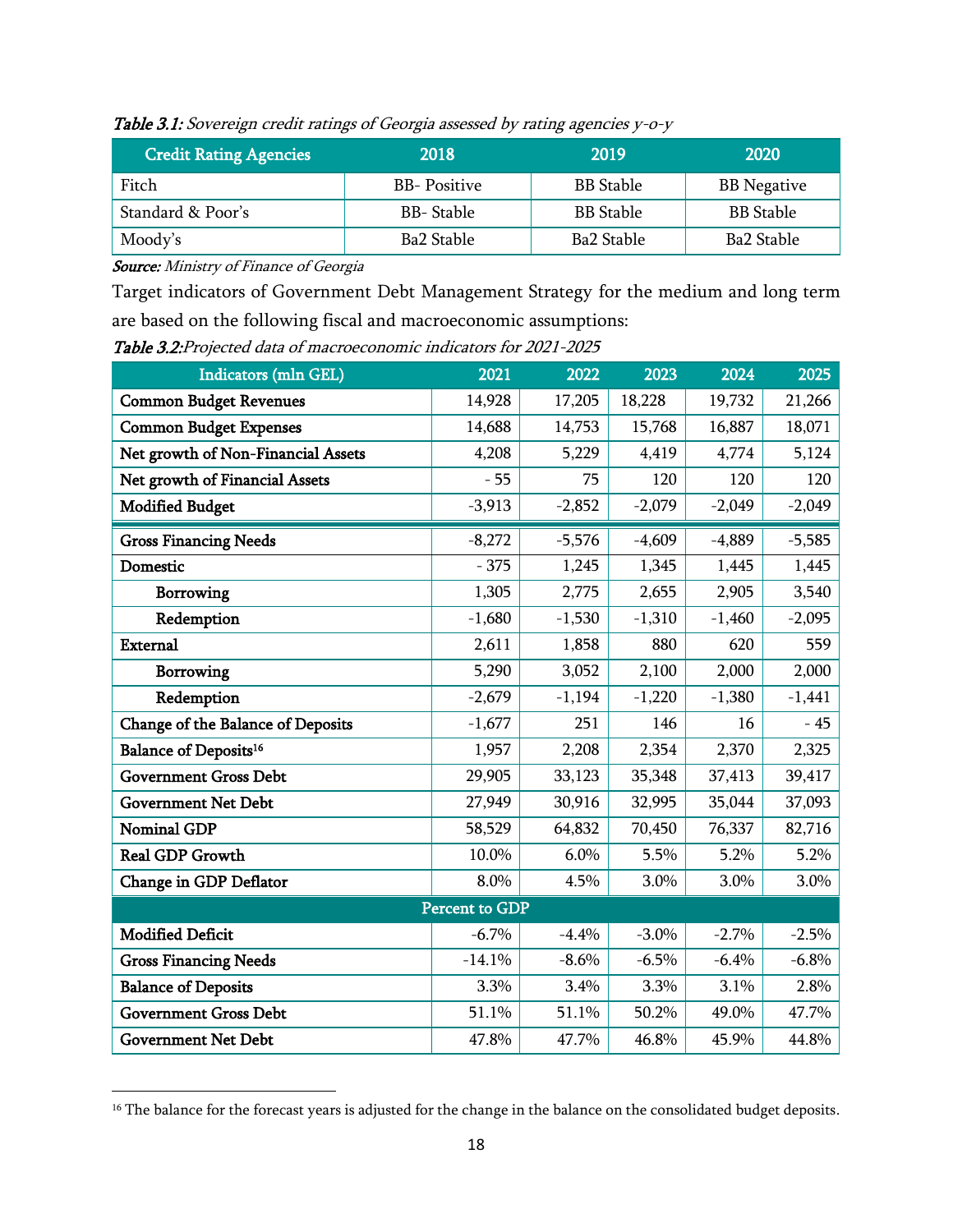## 4. General Government Debt Portfolio Description

<span id="page-18-0"></span>By the end of 2020, Georgia's general government debt amounted to 29,653<sup>17</sup> mln GEL, of which foreign currency denominated debt amounted to 23,467 mln GEL, and local currency denominated debt amounted to 6,186<sup>18</sup> mln GEL. To overcome the pandemic crisis, government debt increased more than planned throughout 2020, and as a result, by the end of 2020, general government debt to GDP ratio amounted to 60.2 percent, of which foreign currency denominated debt to GDP ratio constituted 47.6 percent.



**Figure 4.1.** General Government Debt Dynamics (% of GDP)<sup>19</sup> for 2010-2020

79.1% of general government debt portfolio is denominated in foreign currency. Although this indicator has historically been declining, it still remains quite high.

**Source:** Ministry of Finance of Georgia

<sup>&</sup>lt;sup>17</sup> The strategy document does not include the so called Domestic "Legacy Debt"; includes debt of budgetary organizations, except the debt taken from budgetary organizations.

<sup>&</sup>lt;sup>18</sup> Includes debt of budgetary organizations, except the debt taken from budgetary organizations.

<sup>&</sup>lt;sup>19</sup> The general government debt to GDP ratio, including the PPP liabilities, amounted to 61.0% by the end of 2020 (Amount of the PPP liabilities was 395.4 mln GEL by the end of 2020).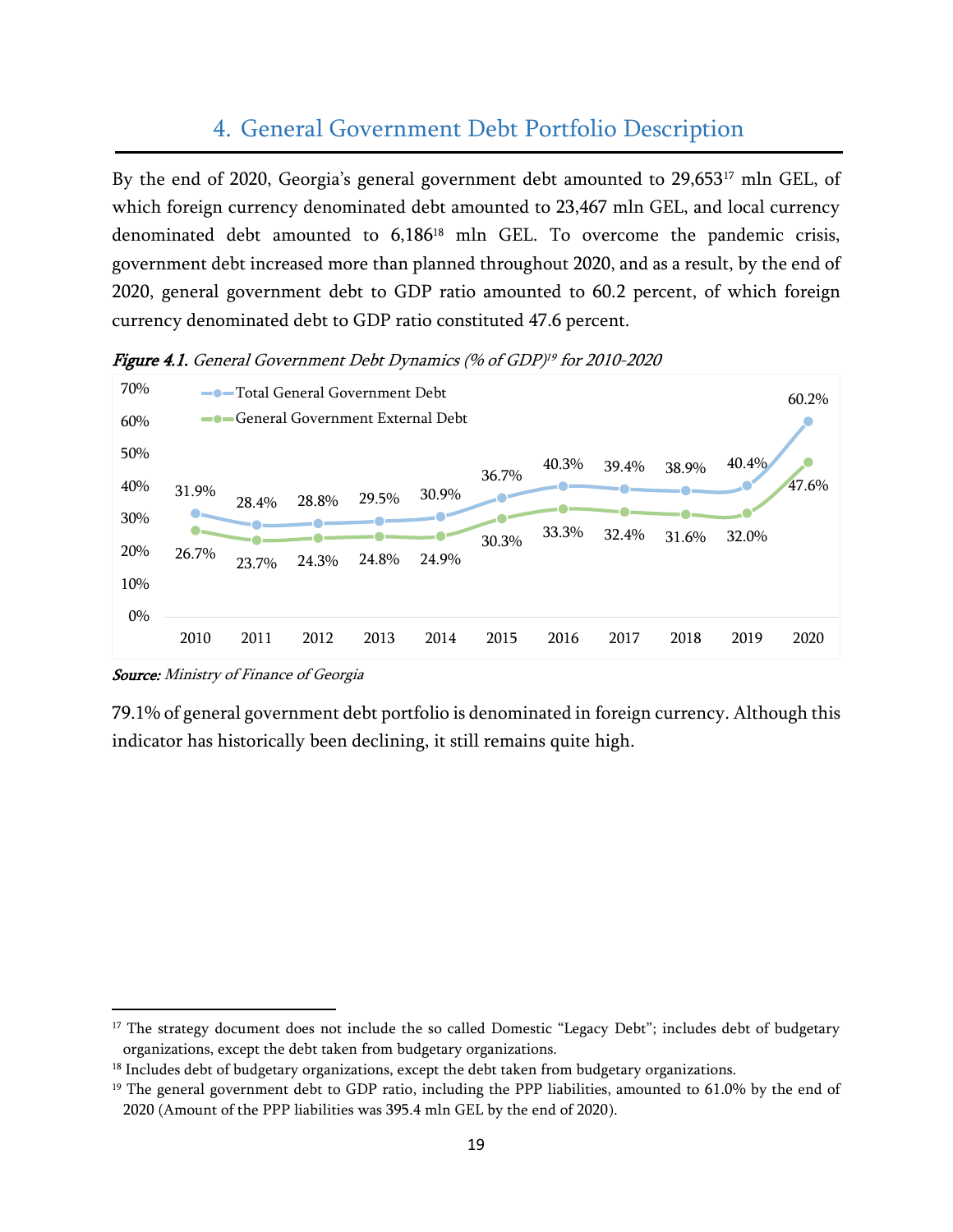

Figure 4.2.General Government Debt Portfolio Structure for 2015-2020

Source: Ministry of Finance of Georgia

A significant portion (62%) of the general government debt portfolio is debt with a fixed interest rate. This indicator for the external debt portfolio amounted to 52.5% by the end of 2020.





**Source**: Ministry of Finance of Georgia

By the end of 2020, 20.8% of the general government debt portfolio was denominated in USD. It is notable, that recently the share of the USD denominated debt has been declining due to the increase in the shares of debt denominated in Euro (35.5%) and local currency (20.9%). 20.3% of the general government debt is denominated in SDR. Recently, similar to the share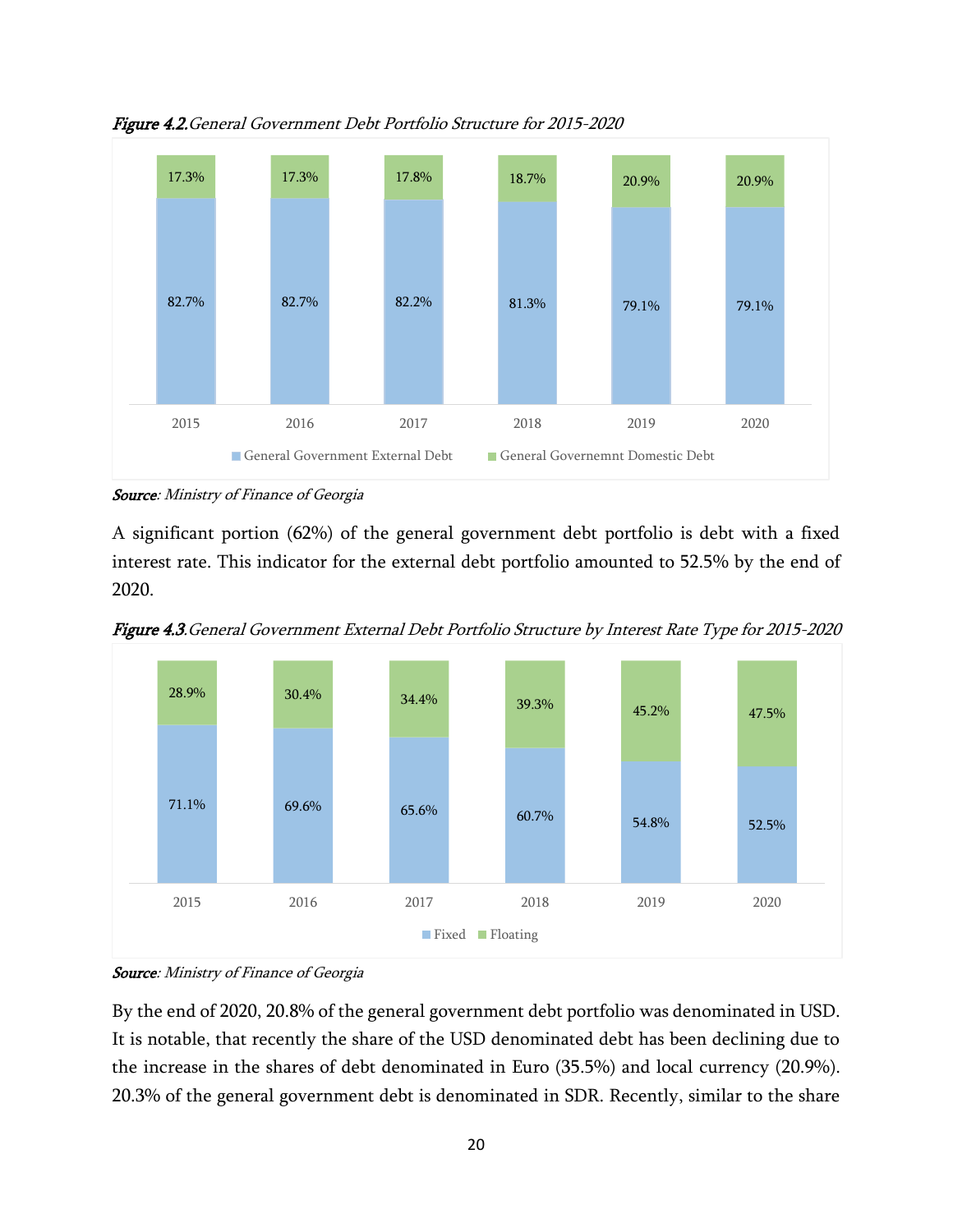in USD, debt denominated in SDR has been declining, mainly due to the limited access to loans denominated in this particular currency. 2.5% of the portfolio is denominated in other currencies<sup>20</sup>.



Figure 4.4. Currency Composition of the General Government Debt Portfolio for 2015-2020

**Source:** Ministry of Finance of Georgia

Debt portfolio service schedule based on stock is taken into account when taking new loans. The loans comprising the debt portfolio usually have long-term repayment schedule and long concessional period, which ensures the equal distribution of debt service, and therefore, does not impose the significant pressure on budgetary expenditures, neither the expenses are concentrated on short-term time horizons. The interest rate expenditures of the general government debt portfolio amounted to 5.9% of the total budget expenditures by the end of 2020.

<sup>20</sup> Includes: Japanese Yen (JPY), Chinese Yuan (CNY), Kuwaiti Dinar (KWD).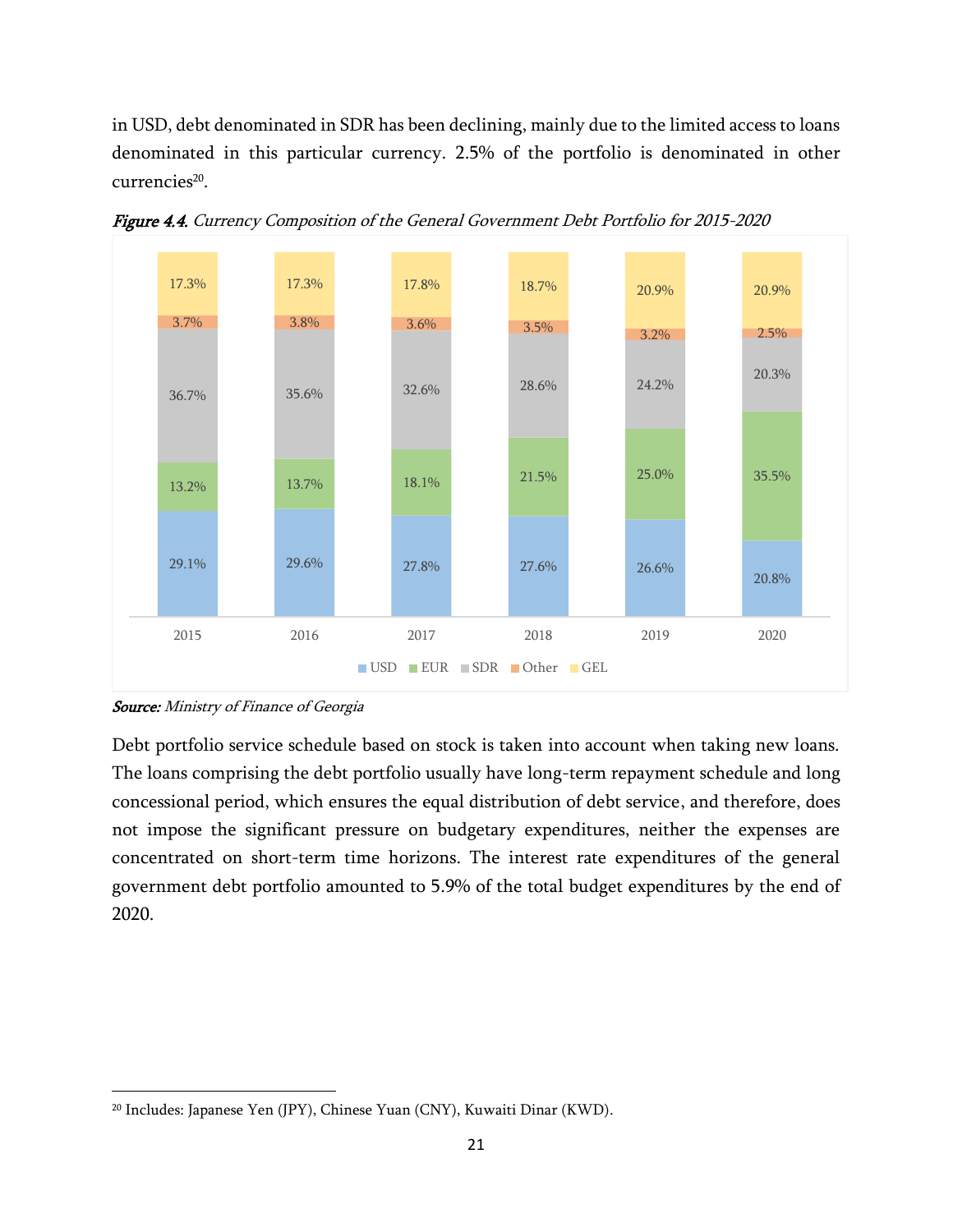

Figure 4.5. General Government Debt Service for 2015-2020 (mln GEL)

Source: Ministry of Finance of Georgia, National Statistics Office of Georgia

In 2020, the weighted average interest rate on the general government domestic debt portfolio increased compared to the previous year's value and amounted to 8.65%; while the weighted average interest rate on the general government external debt decreased to 0.91%<sup>21</sup>, mostly due to the concessional conditions on external loans. The weighted average interest rate on the new loans, attracted throughout the last year from the donor organizations, amounted to 0.88%.

<sup>21</sup> Does not include the Eurobond.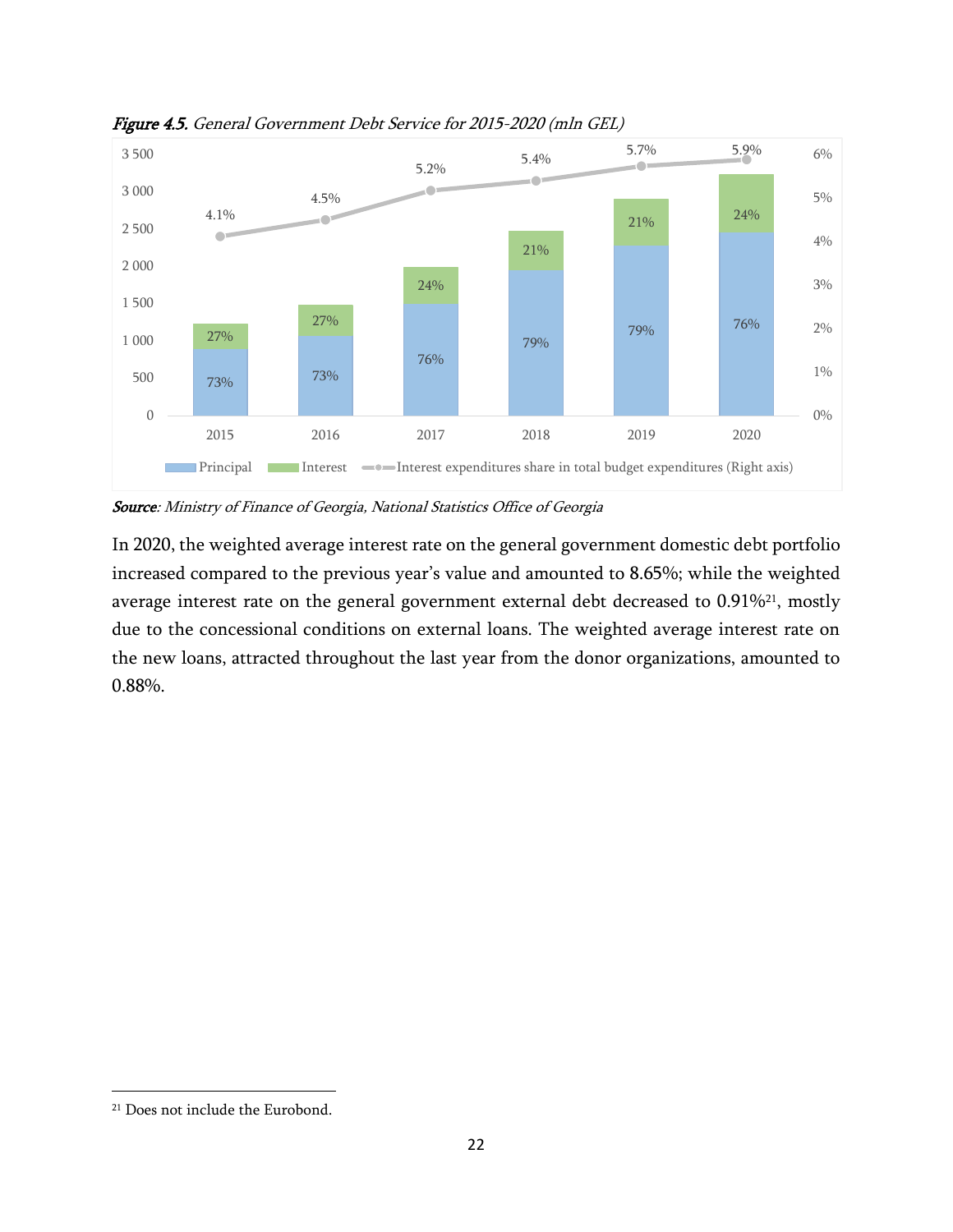|                                       | <b>Weighted Average</b><br><b>Interest Rate of the</b><br>Portfolio |       | <b>Weighted Average</b><br><b>Interest Rate of Last Year</b> |       |
|---------------------------------------|---------------------------------------------------------------------|-------|--------------------------------------------------------------|-------|
|                                       | 2019                                                                | 2020  | 2019                                                         | 2020  |
| <b>Domestic Debt</b>                  | 8.21%                                                               | 8.59% | 7.62%                                                        | 8.73% |
| 6m T-Bills                            | 8.18%                                                               | 8.16% | 7.72%                                                        | 8.66% |
| 12m T-Bills                           | 7.42%                                                               | 8.57% | 7.42%                                                        | 8.57% |
| 2y T-Bonds                            | 7.47%                                                               | 8.17% | 7.53%                                                        | 8.70% |
| 5y T-Bonds                            | 8.42%                                                               | 8.34% | 8.02%                                                        | 8.76% |
| 10y T-Bonds                           | 9.97%                                                               | 9.62% | 9.06%                                                        | 9.38% |
| Government Bonds                      | 8.50%                                                               | 8.60% | 7.38%                                                        | 9.03% |
| External Debt (excludes the Eurobond) | 1.49%                                                               | 0.91% | 0.67%                                                        | 0.75% |
| Donor Financing                       | 1.44%                                                               | 0.88% | 0.67%                                                        | 0.75% |
| Legacy Debt                           | 3.59%                                                               | 3.57% |                                                              |       |
| Eurobond                              | 6.88%                                                               | 6.88% |                                                              |       |

Table 4.1. Weighted Average Interest Rates on the General Government Domestic and External Debt Portfolios

**Source:** Ministry of Finance of Georgia

By the end of 2020, 91.9% of the general government external debt is composed of the funds attracted from the bilateral and multilateral creditors. A large portion of this loan portfolio has concessional conditions. The Eurobond takes the 7.0% share in the external debt portfolio, while the rest is the share of the "Legacy Debt"<sup>22</sup>, whose significant portion is due to be repaid in 2021, and will be fully covered in 2025.

<sup>&</sup>lt;sup>22</sup> Existing and other restructured loans to the former republics of the USSR.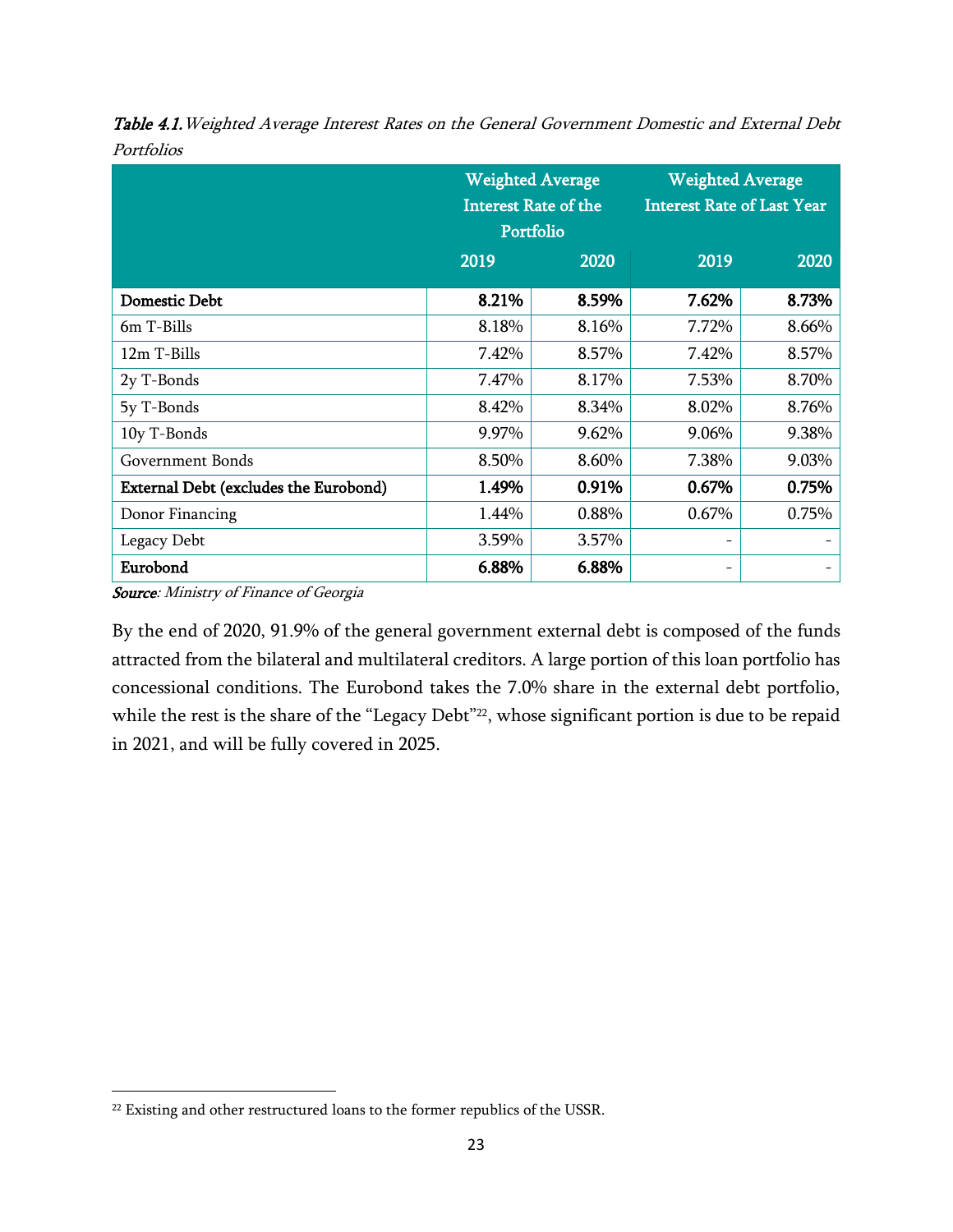

Figure 4.6. General Government External Debt Structure for 2015-2020 (mln GEL)

**Source:** Ministry of Finance of Georgia

The general government domestic debt has been increasing in recent years. By the end of 2020, domestic debt to GDP ratio amounted to 12.6%. Huge portion of domestic debt constitutes of treasury bonds: 2-year, 5-year and 10-year treasury securities issued on behalf of the government. By the end of 2020, volume of on-the-run treasury bonds amounted to 81.9% of the domestic debt. Treasury bills, comprising of 6-month and 12-month treasury securities, amounted to 11.7% of the domestic debt. 5.7% of the domestic debt is government bonds – liabilities to National Bank of Georgia, while 0.7% represents the debt of the budgetary organizations.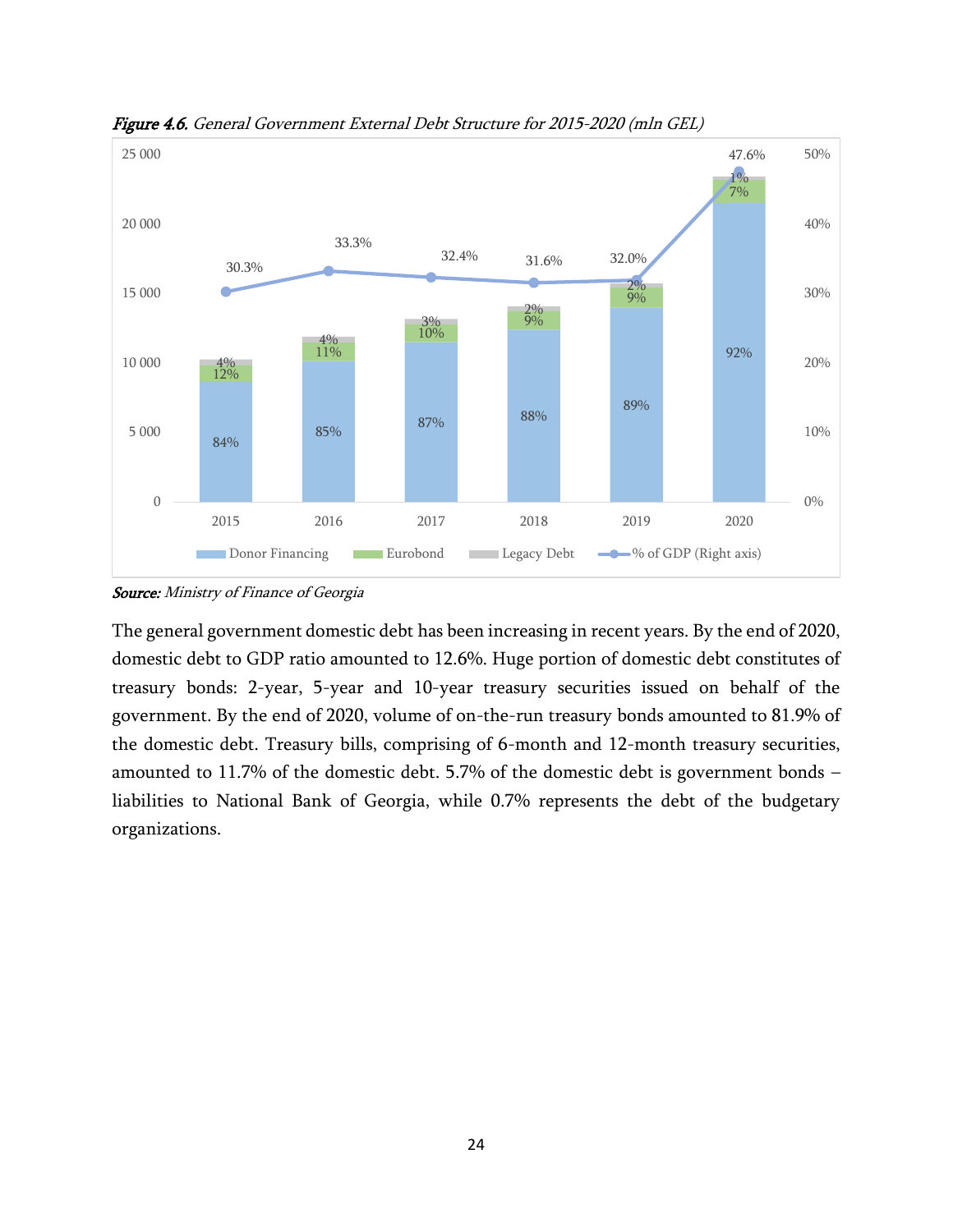

Figure 4.7. General Government Domestic Debt Portfolio Structure for 2015-2020

**Source**: Ministry of Finance of Georgia, National Statistics Office of Georgia

Despite the increasing issuance of government securities, demand significantly exceeds issue sizes. Bid-to-cover ratio amounted to 2.1 for 2020.



Figure 4.8. Domestic Debt Issuance and Demand for 2015-2020 (mln GEL)

**Source**: Ministry of Finance of Georgia